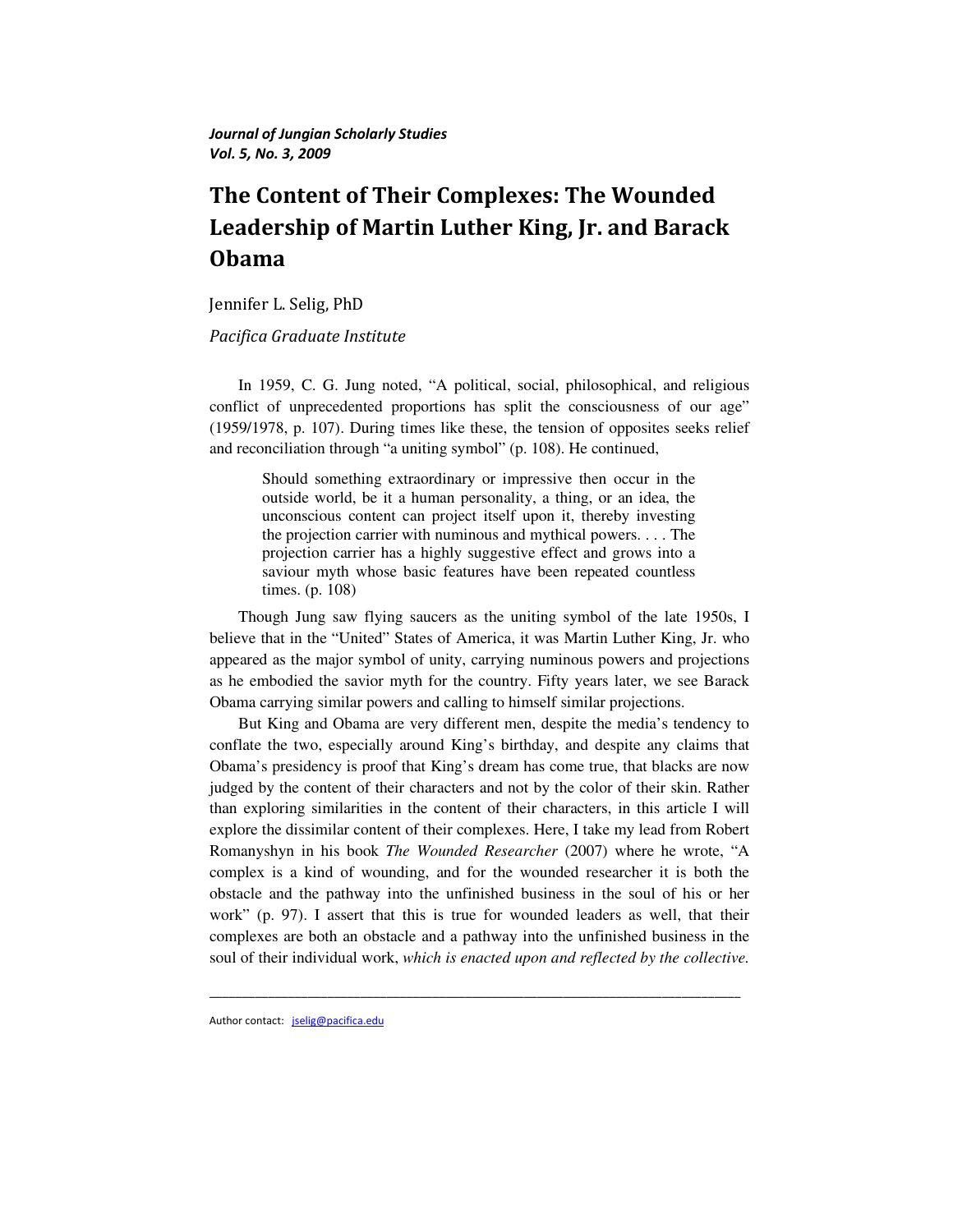Stated another way, I am proposing that in times when tension is extreme, the collective will nominate and elevate a leader who has the very complex the collective needs to work with and through: together, the individual leader and the collective constituency will struggle with that complex, projecting it back and forth upon each other with varying degrees of consciousness.

Before I begin using this theory as a lens to see through the leadership of King and Obama, I want to note three trepidations I have in doing so, followed by one caveat. To begin with, an article of this length is inadequate to explore thoroughly two men's wounds, their subsequent complexes, and the effects of those complexes. Though I am a friend of the depths, it is the surface we must skim here, not for lack of material but for the limitations of the medium of a journal article. For this reason, I will only be discussing one complex per man (albeit, the one I've come to believe is the central complex), though we know in studying Jung's complex theory (*CW* 8) that we are each the crowded seat where multiple complexes sit.

My second trepidation echoes a letter Jung once wrote on the problematic nature of understanding.

Understanding is a fearfully binding power. . . . at times a veritable murder of the soul as soon as it flattens out vitally important differences. The core of the individual is a mystery of life, which is snuffed out when it is "grasped." That is why symbols want to be mysterious. (1973, pp. 30-31)

Both King and Obama are extraordinary symbols, and aware of their symbolic nature. King spoke of being unprepared for "the symbolic role that history had thrust upon me" (1998, p. 136), and Obama is reported to have said, "I have become a symbol of the possibility of America returning to our best traditions" (Weisman, para. 3).

As long as I have been studying King and Obama, they remain essential mysteries to me, still as numinous in their symbolic statures today as they were the day I first encountered them. This article is not a forgone conclusion, then, a presentation by someone who has "grasped" an understanding of the men, but rather, it is an introduction by someone who is grappling with a reading of the men in light of Jungian complex theory. The content and spirit of this analysis are not meant to be reductive but suggestive. Rather than close down diagnosis and prognosis, I hope to open up dialogue on the potential ways the wounds of our leaders are projected onto the public and projected back to them by that same public. Thus this article is less about understanding these two men, and more about understanding a psychological dynamic through these two men.

My final trepidation is allayed by the acknowledgement that this article reveals as much about me as the men about whom I am writing. I am a wounded scholar,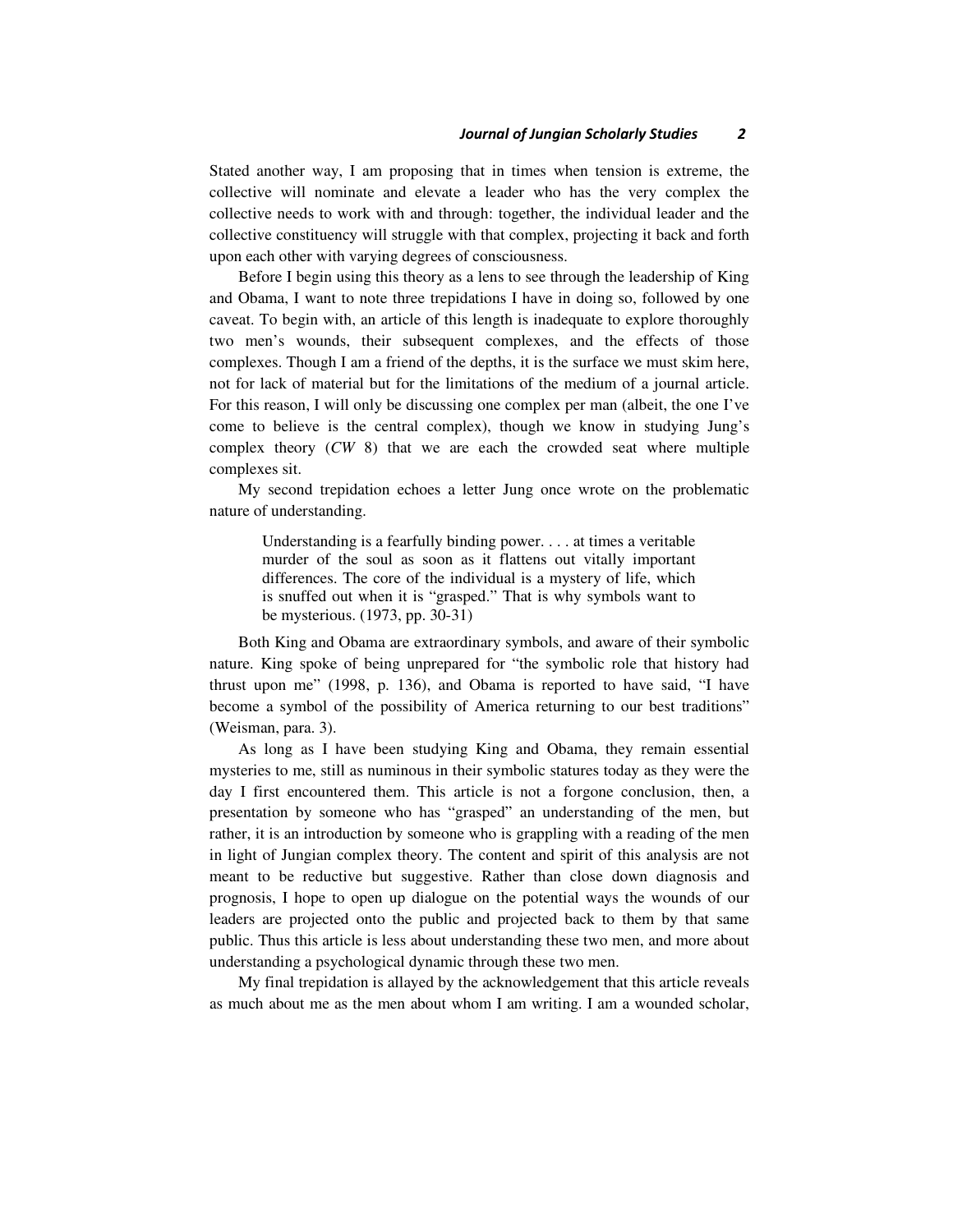and as such, I project my wounds onto my work and find my complexes reflected in what I read and revealed in what I write. Perhaps I am best able to identify King's guilt complex because I suffer from one myself. Perhaps I am best able to identify Obama's identity complex because I suffer from one myself. A different scholar might research this same topic and identify different complexes in King and Obama because, as the title of this article suggests, it may be the content of our complexes that defines us as much as (if not more than) the content of our characters. Or stated another way, perhaps complex *is* character, in which case exploring the characters of King and Obama means that we must spend some time exploring the wounds that have shaped their complexes and that in turn shape their leadership and, for lack of a better word, our followership.

And here is where I must insert the caveat. Comparing the leadership of King and Obama is difficult because King's leadership is over, and Obama's has just begun. Hundreds of books have been written about King versus only a dozen or so on Obama. From the time of the Montgomery Bus Boycott to his death, King led for 14 years; from the time of his emergence on the national stage at the 2004 Democratic National Convention, Obama has led for five years. More importantly, we have had 41 years since King's death to reflect upon his leadership and not a minute post-Obama to reflect upon his. Obama's leadership is still unfolding, making the completion of this article extremely difficult. It is September of 2009 as I finish my final polish, and every day this month something has happened that I want to incorporate herein; by the time it is published online, who knows what might have happened that will either lend support or undermine the argument I make within?

*Mea culpas* complete, let us turn to complex theory itself. Jung stated that complexes are caused by a "so-called trauma" or an emotional shock to the psyche (*CW* 8, para. 204). The use of the adjective "so-called" is critical here because what is traumatic to one person may not be traumatic to another. This may be especially true of children, who show remarkable differences in sensitivity from a very early age.

When studying the childhoods of King and Obama, I followed Jung's dictum that "image is psyche," and looked for an image in their autobiographies that they offer as a moment of psychic wounding or a "so-called trauma." For King, it is present in the very first paragraph of his autobiography. He described his birth in 1929 when the country was on the verge of the Great Depression, and though he did not remember much about the beginning, he wrote, "I do recall, when I was about five years of age, how I questioned my parents about the numerous people standing in breadlines" (1998, pp. 1-2). He ended that first paragraph by reflecting,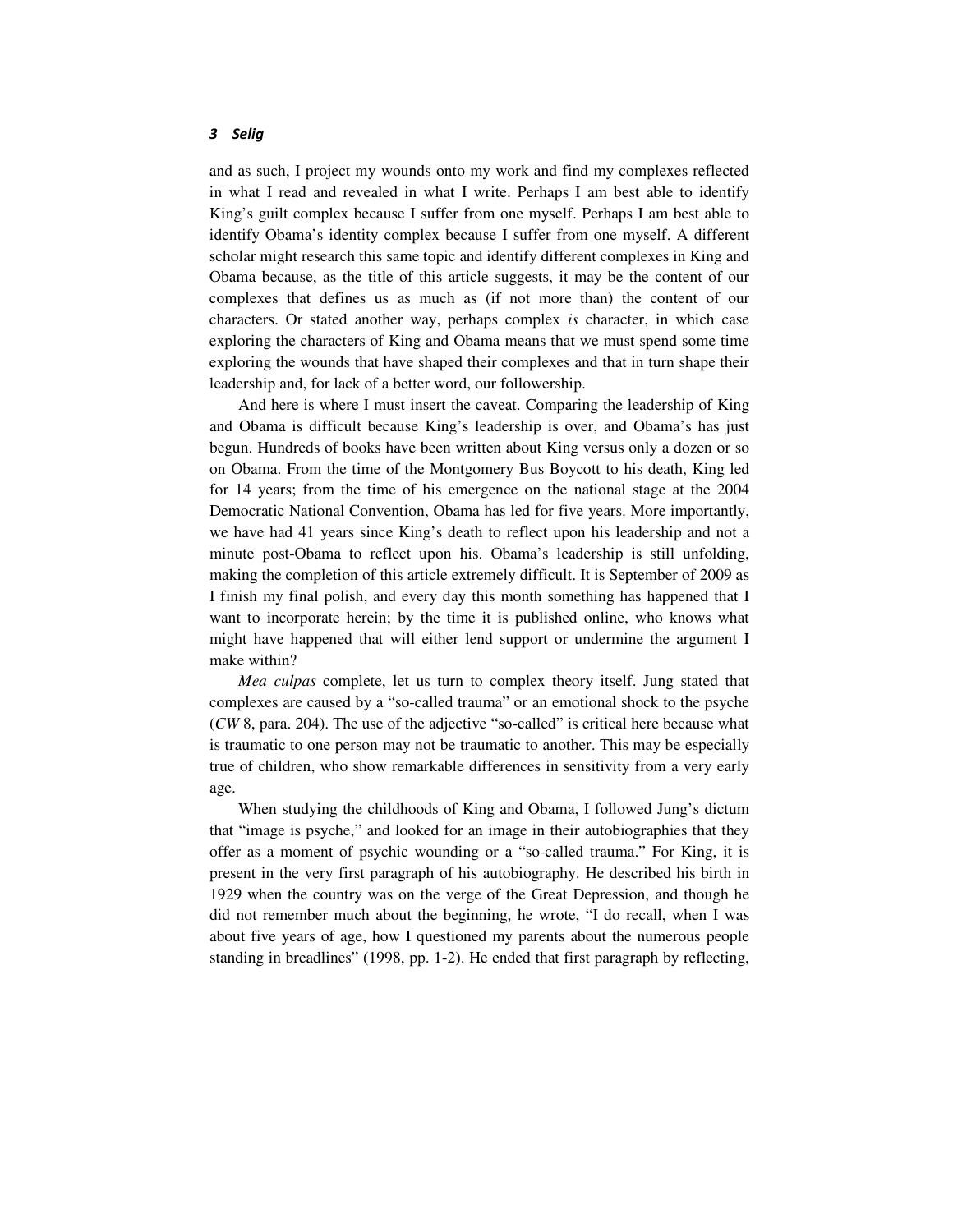"I can see the effects of this early childhood experience on my anti-capitalistic feelings" (p. 2). $1$ 

For another child, seeing the breadlines might not have been traumatic, but King was by all accounts a very sensitive child ("Man of the Year," 1964). He was also a relatively sheltered one. He was raised in an "average income" community in Atlanta and never experienced lack personally or in his community (King, 1998). From that place of relative privilege, the sensitive little King developed a guilt complex during the Great Depression that he could never shake, stemming from a deep-seated belief that all God's children should be treated equally, that it was an unjust world if divided into "haves" and "have nots." Thus guilt, inequality, and injustice were tied together for him in an inescapable psychic knot, one he carried his entire life. $2$ 

Indeed, his wife Coretta Scott King noted, "My husband was what psychologists might call a guilt-ridden man" (1969, p. 158). She wrote,

His conscience was a formidable thing that kept him on the path he thought was right. If he ever did something a little wrong, or committed a selfish act, his conscience fairly devoured him. He felt that having been born into what was a middle-class African-American family was a privilege he had not earned, just as he felt the many honors heaped on him in the later years were not his alone. (p. 59)

King's good friend and advisor Stanley Levison agreed: "Martin could be described as an intensely guilt-ridden man" (quoted in Garrow, 1986, p. 588).

That King would struggle with a sense of guilt is not terribly surprising, given the centrality of the concepts of sin, evil, and guilt to his Christian faith. In fact, we might imagine that guilt was seared into his soul through his ancestral lineage. In his autobiography, he wrote, "My father is a preacher, my grandfather was a preacher, my great-grandfather was a preacher, my only brother is a preacher, my daddy's brother is a preacher. . . . Of course I was religious. . . . I didn't have much choice" (1998, p. 1). Though King questioned elements of Christian dogma, he did not question the basic tenet of the "universality of sin" (1957/2007, p. 117), and he constantly spoke of the battle between good and evil raging in all souls. Guilt, he believed, was an appropriate response to "this agonizing gulf between the *ought*  and the *is*" (1963, p. 40).

A sermon he preached at 25 is illustrative of his philosophy about guilt, and interesting as well for its reference to Jung.<sup>3</sup> King opened with the story of the adulteress who was being stoned by scribes and Pharisees until Jesus stopped them and suggested that the person among them without sin should cast the first stone. When all her accusers scattered, Jesus asked her, "'Hath no man condemned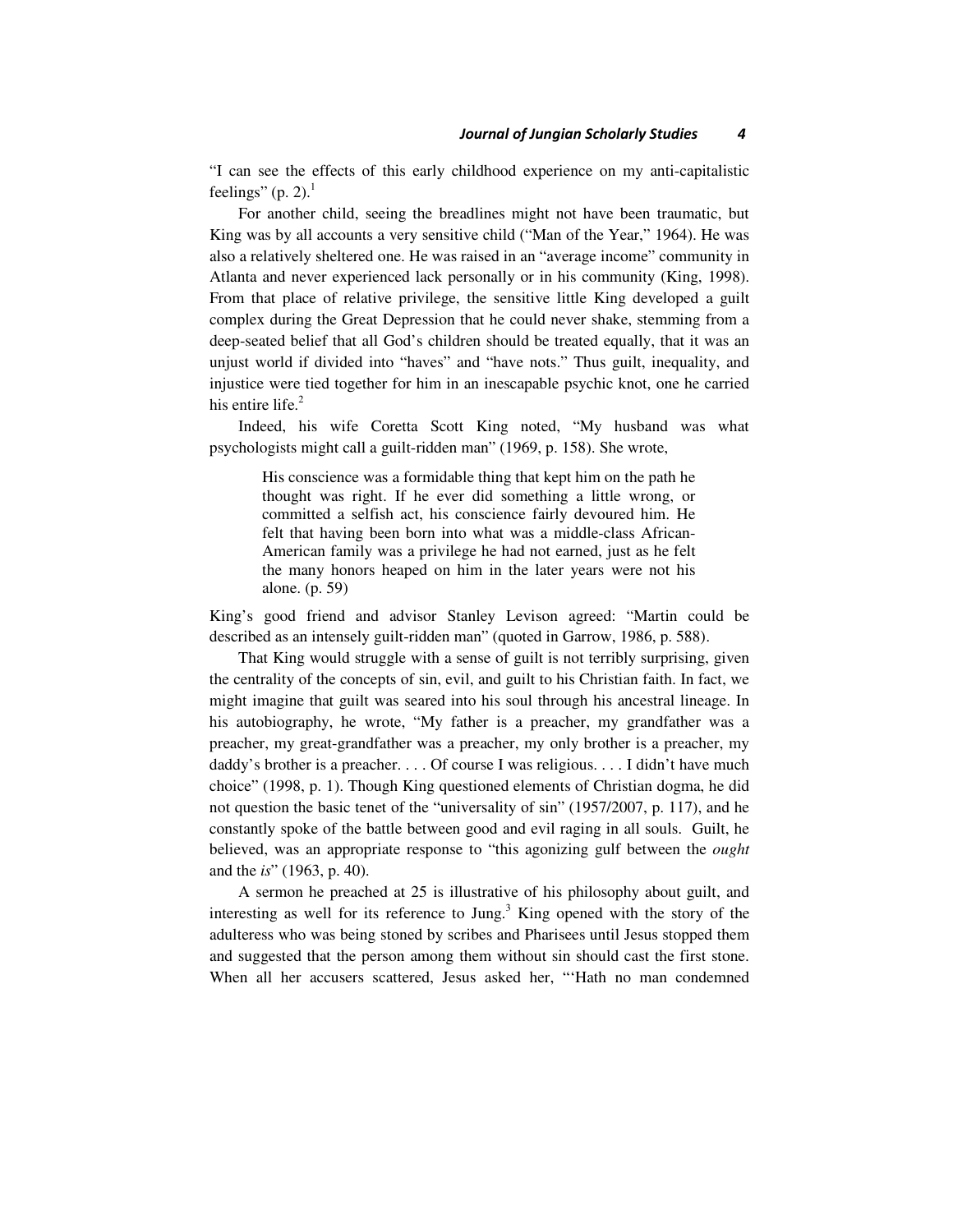thee?'" She replied no, and he said, "'Neither do I condemn thee, go, and sin no more'" (quoted in King, 1954/2007, p. 199).

King gave two explanations in this sermon for Jesus' actions. First, the scribes and Pharisees committed a bigger sin—King called it "the gravest sin"—which is "the sin of feeling that one has risen above the capacity for sin" (1954/2007, p. 200). King believed that to remember one's own guilt was to have the capacity for empathy with another, and while the sin should be condemned, the sinner should not.

 The second explanation King gave for Jesus' lack of condemnation of the adulteress is "because she had already condemned herself. The object of condemnation is to produce a sense of guilt, then of penitence, and thus to inaugurate a new beginning" (1954/2007, p. 200). He continued, "The woman had a burning and terrible sense of guilt. Further condemnation would have been unnecessary and cruel" (p. 200). Here is where he quoted Jung, from *Modern Man in Search of a Soul* (1955):

Condemnation does not liberate, it oppresses. I am the oppressor of the person I condemn, not his friend and fellow sufferer. . . . Modern man has heard enough about guilt and sin. He is sorely beset by his own bad conscience and wants rather to learn how he is to reconcile himself with his own nature, how he is to love the enemy in his own heart and call the wolf his brother. (quoted on p. 201)

Despite his agreement with Jung's words here, King does appear to have been oppressed by his own sense of guilt, wracked with a sense of self-condemnation enough beyond the ordinary that we could call it a complex. Two examples from his youth clarify the strength of his guilt complex. Though it is not a well-known part of his autobiography now, it was widely known during King's lifetime that he twice tried to commit suicide before the age of 13. *TIME* magazine reported the story in its January 3, 1964 edition, which declared King its "Man of the Year." It described him as having developed in his earliest years "a raw-nerved sensitivity that bordered on self-destruction" (p. 3, para. 2).

The story recounted how King and his younger brother A.D. were sliding down the banister in their two-story home when A.D. accidentally knocked his maternal grandmother unconscious. His grandmother lived in the home with the family, and Martin was extremely close to her. Thinking that their mischief had killed her, King felt so guilty that he ran up the stairs and threw himself out the window, landing unhurt.

His second suicide attempt came when he heard about his grandmother's death from a heart attack. Though it was a Sunday, King was supposed to be home doing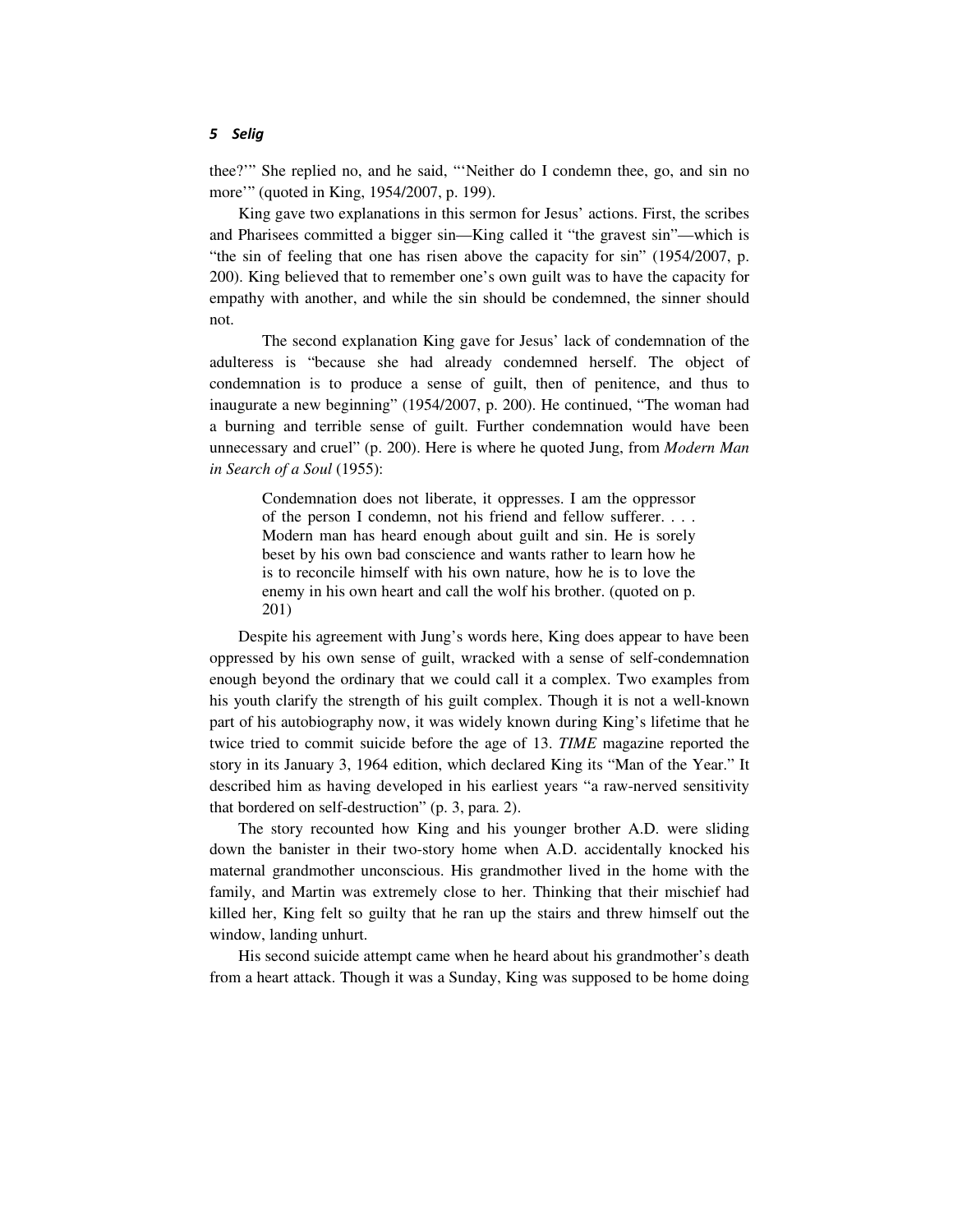his homework, but instead he sneaked away to attend a parade without his parents' permission. King biographer Marshall Frady wrote that King "instantly supposed that this little delinquency accounted for his grandmother's death by heart attack that afternoon, and he flung himself with sobbing abandon out of the second-floor window of the house" (2005, para. 6). Frady described King as having "an inordinate compulsion to take on himself great cargoes of guilt" (para. 6).

Let us return for a moment to the major argument of this article: namely, that wounded leaders project their complexes onto their followers (or its teleological corollary, that a wounded collective seeks out a leader who embodies the complex that it is most ready to work through). This sympathetic complex may provide a pathway into the unfinished work in the soul of *both* the leader and his or her followers. The complex not only acts on the leader but is enacted within the collective. So let us turn to look at how King worked with and through this guilt complex in his leadership with the soul of America.

King knew that white America felt a kind of collective guilt for what it had done to its black citizens, a guilt felt especially by Southern whites. He analyzed the South as

haunted by a deep sense of guilt for what it has done to the Negro—guilt for patronizing him, degrading him, brutalizing him, depersonalizing him, thingifying him: guilt for lying to itself. This is the source of the schizophrenia that the South will suffer until it goes through its crisis of conscience. (1965/1986c, p. 358)

During the Civil Rights Movement, King provoked that crisis by using nonviolent marches and protests by innocent blacks to call forth violent responses by guilty whites in order to rile the conscience and raise the consciousness of the entire country.

The blueprint was simple. King (1965/1986a) stated:

Long years of experience indicate to us that Negroes can achieve their goal when four things occur:

- 1. Nonviolent demonstrators go into the streets to exercise their constitutional rights.
- 2. Racists resist by unleashing violence against them.
- 3. Americans of conscience in the name of decency demand federal intervention and legislation.
- 4. The administration, under mass pressure, initiates measures of immediate intervention and remedial legislation. (p. 127)

A simple psychological formula undergirded these four steps: black nonviolence plus white violence multiplies white guilt and shame.<sup>4</sup> He knew that this would lead to the need for whites to balance the equation by adding redemptive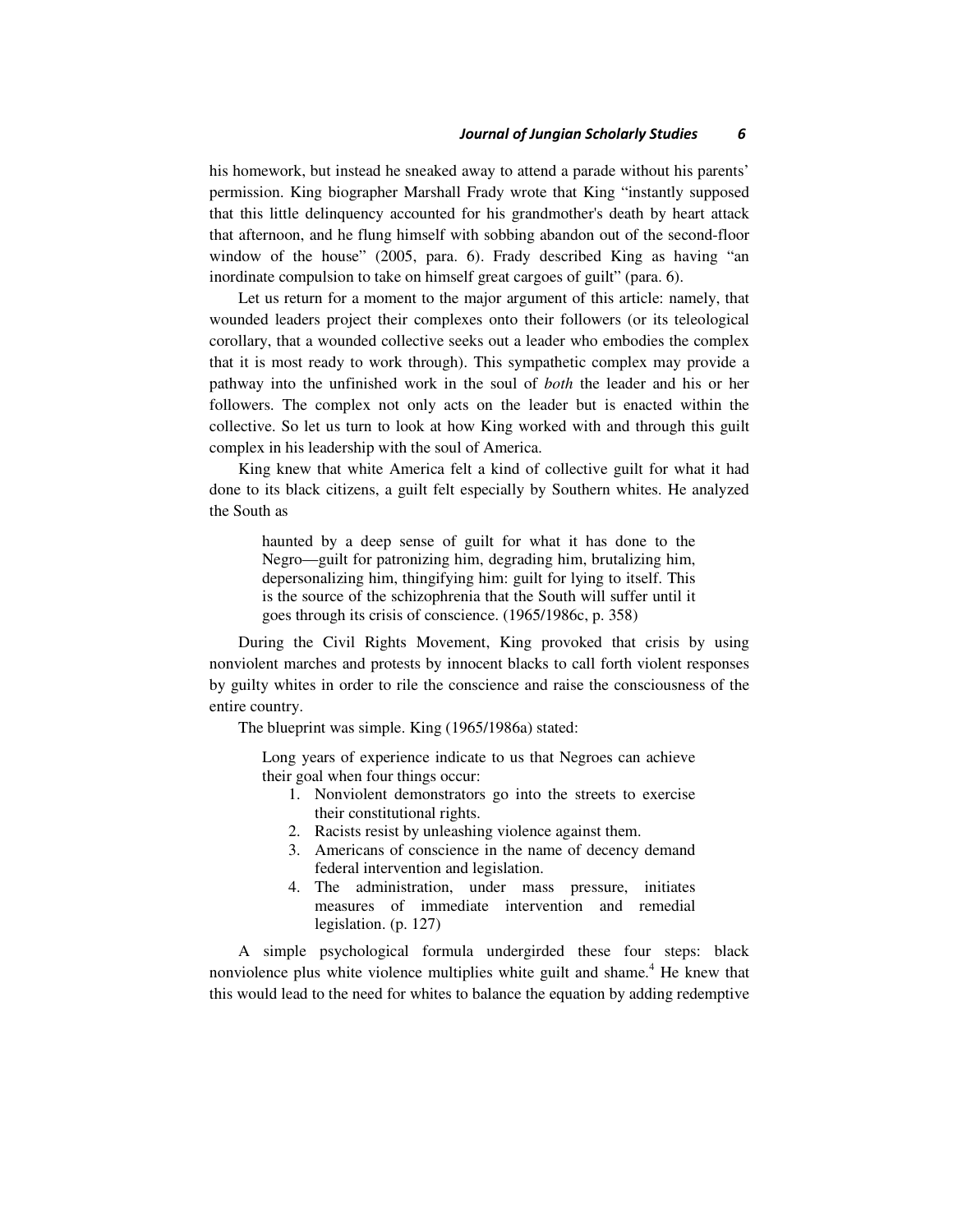acts of justice, effectively assuaging their guilt and restoring them to innocence again.

King needed to get white America to see its own evil or, in Jungian terms, to confront its own shadow. For example, two aspects of the shadow that whites had projected onto blacks were barbarianism and physical depravity. But after Birmingham and Selma, when police officers—the symbols of justice—initiated attacks on innocent protestors, beating, shoving, whipping, gassing, kicking, firehosing, and clubbing the men, women, and children protesting against injustice, how could white Americans help but withdraw the projections and see that barbarianism and physical depravity lay within them as well? As King simply stated, "If he has any conscience, he is ashamed" (1965/1986c, p. 348). In fact, King said of the whole movement, "More white people learned more about the shame of America, and finally faced some aspects of it, during the years of nonviolent protest than during the century before" (1967/1986b, p. 304).

In large part, this was due to one technological advance that distinguished the  $20<sup>th</sup>$  century from the 19<sup>th</sup>—television. "Psychology is concerned with the act of seeing," Jung once wrote (1983, pp. 262-263). He thought that "only the tiniest fraction of the population learns anything from reflection; everything else consists in the suggestive power of ocular evidence" (1959/1978, p. 39).

Without something remaining in front of our vision, we conveniently sink into the sea of forgetfulness, and that state of chronic woolly-mindedness returns which we describe as "normality." In shocking contrast to this is the fact that nothing has finally disappeared and nothing has been made good. The evil, the guilt, the profound unease of conscience, the dark foreboding, are there before our eyes, if only we would see. (1983, p. 395)

Television and newsprint created millions of witnesses, national and international, who would see the evils of American racism: King believed that witnessing its own violence established a sense of guilt and shame in white Americans, even in those who would never commit an act of violence themselves. He knew what Jung knew: the powerful contagion of vicarious guilt. As Jung explained,

The psychological use of the word "guilt" should not be confused with guilt in the legal or moral sense. Psychologically, it connotes the irrational presence of a subjective feeling (or conviction) of guilt, or an objective imputation of, or imputed share in, guilt. (1945/1989, p. 51)

Jung called this guilt "psychological collective guilt" and noted that "it hits everybody, just and unjust alike, everybody who was anywhere near the place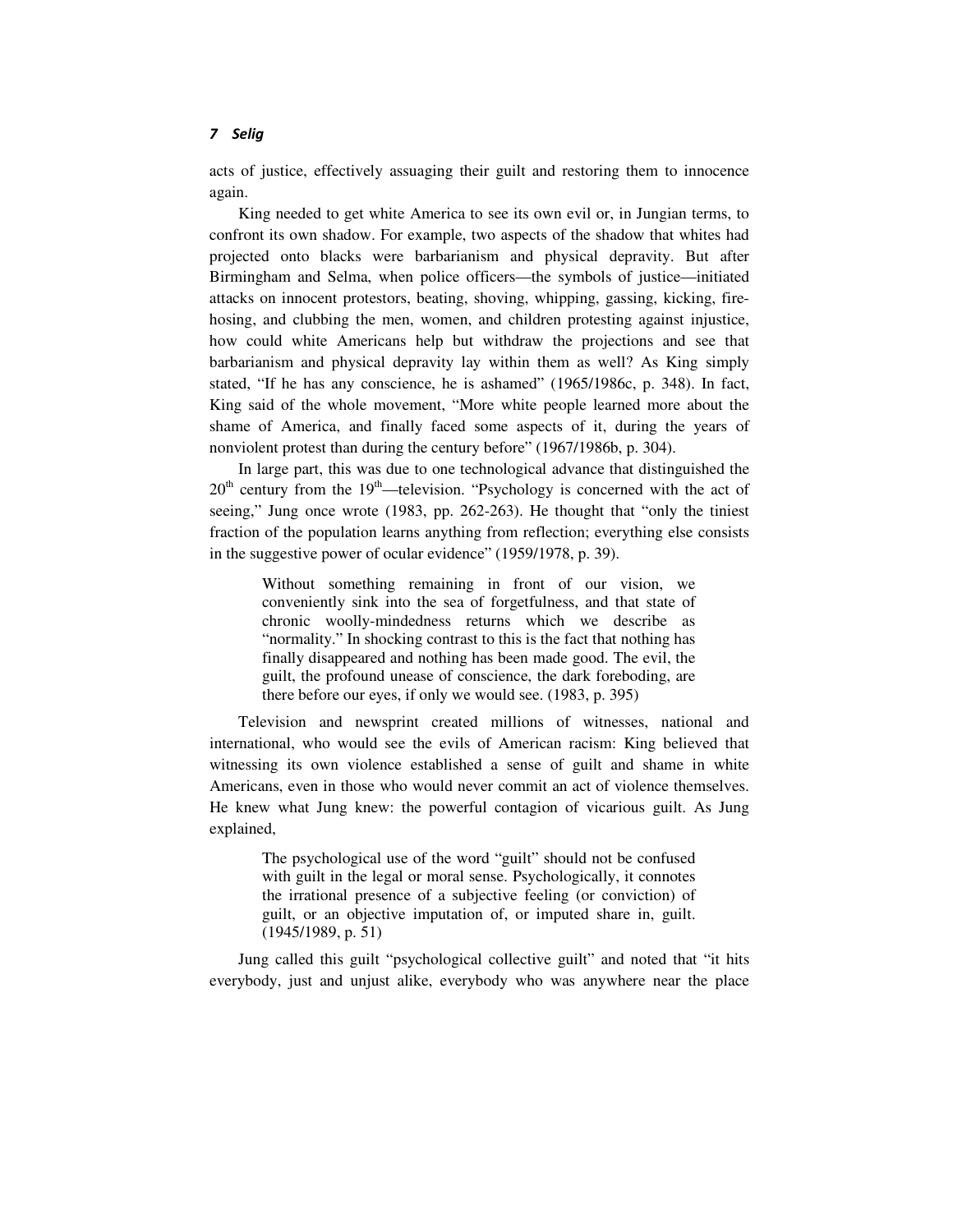where the terrible thing happened" (1945/1989, p. 53). Jung does note that this sort of collective guilt is unfair, though it still exists.

It may be objected that the whole concept of psychological collective guilt is a prejudice and a sweepingly unfair condemnation. Of course it is, but that is precisely what constitutes the irrational nature of collective guilt: it cares nothing for the just and the unjust, it is the dark cloud that rises up from the scene of an unexpiated crime. It is a psychic phenomenon, and it is therefore no condemnation of the German people to say that they are collectively guilty, but it is simply a statement of fact. (pp. 53- 54)

If one substitutes the white population in America for the German population in his quotation, the same thing can be said of the collective guilt that swept through white America during the Civil Rights Movement.

Feeling one's guilt is not a bad thing, Jung argued.

When we are conscious of our guilt we are in a more favourable position—we can at least hope to change and improve ourselves. As we know, anything that remains in the unconscious is incorrigible; psychological corrections can be made only in consciousness. Consciousness of guilt can therefore act as a powerful moral stimulus. (1983, pp. 72-73)

This recalls King's statement in his sermon on the stoning of the adulteress: Jesus did not condemn her because she was already conscious of her guilt and thus capable of redemption.

Redemption played a key role in King's working with his own guilt complex as well as the guilt he provoked in the country. He believed that redemption could be achieved in two ways: by accepting God's endless forgiveness through the concept of grace and by striving to sin no longer by committing oneself to good acts. King used both pathways to redemption in his work with white America. The first step: "White America must assume guilt" (1967, p. 80). Once she did, black America would counter with forgiveness but only if white America committed to improving its actions. For every battle King fought, he went in with a concrete "todo" list. The more guilt white America felt, the stronger the redemptive actions it would take to expiate that guilt. For example, the Civil Rights Act of 1964 followed after the violence in Birmingham, and the Voting Rights Act of 1965 followed after the violence in Selma.

Historian August Meier noted of King in 1965, "He unerringly knows how to exploit to maximum effectiveness their growing feeling of guilt" (2007, p. 21). In this he is not unusual: Meier cited Black Muslims like Malcolm X and militants like James Baldwin who also heaped guilt upon whites, but King took it further. "With intuitive, but extraordinary skill, he not only castigates whites for their sins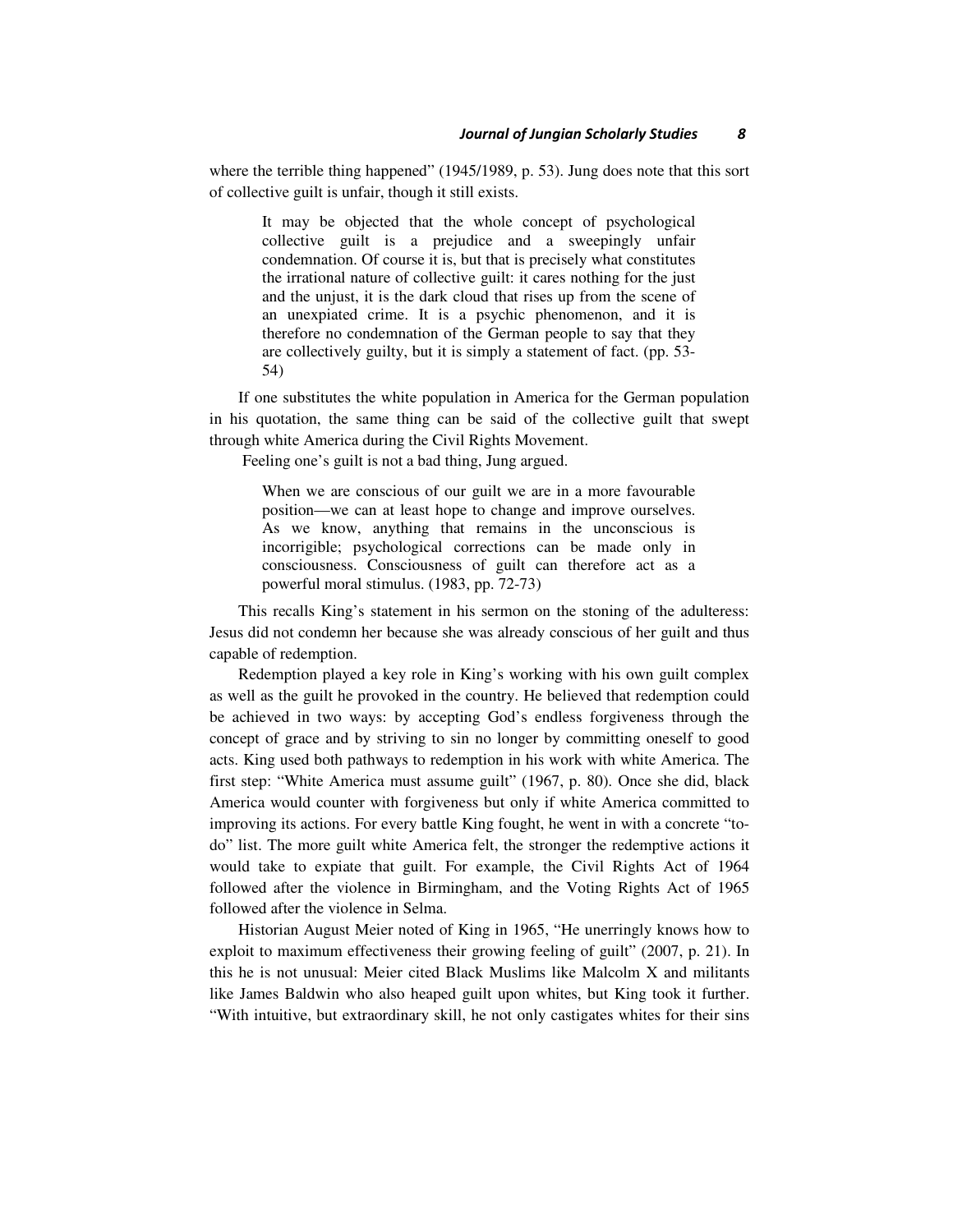but, in contrast to angry young writers like Baldwin, he explicitly states his belief in their salvation" (p. 21).

It would be a mutual salvation, King believed. "The Negro needs the white man to free him from his fears. The white man needs the Negro to free him from his guilt" (1967/1986b, p. 309). But who would free Martin Luther King, Jr. from his own guilt? Certainly not the country he led. In a game of mutual projections, just as King served a ball of guilt toward the country, the country hit it back, projecting guilt back onto him. King was brought up in court on numerous false legal charges, including tax evasion; he spent time in jail; he was hounded by the FBI who looked for transgressions to discredit or blackmail him (see Garrow, 1981, 1986). The news media's coverage of King's trials and tribulations is welldocumented in *Symbols, the News Magazines, and Martin Luther King* (Lentz, 1990).

Especially notable about the guilt projected onto King was its bipolar character, the "damned if you do, damned if you don't" type. He was guilty of breaking laws for which he went to jail, and he was guilty of cowardice for the times he avoided going to jail or allowed himself to be bailed out. He felt guilty for his silence on the Vietnam War, but when he began to speak against it, some in the movement found him guilty of taking necessary attention away from racial issues. He was guilty of being an Uncle Tom, and he was guilty of being too militant. He was held guilty for all the white violence that happened in his wake and on his watch, and he was held guilty when occasionally some blacks would act violently during a nonviolent protest. In the early days of the Montgomery Bus Boycott, when King was only 27 years old, he stated, "I began to feel a personal sense of guilt for everything that was happening" (quoted in Garrow, 1986, p. 87); that personal sense of guilt would continue to the very week of his death, 11 years later, when he was wracked with guilt over black violence at a protest in Memphis (Garrow, 1986). David Garrow's book *Bearing the Cross* (1986) chronicles in heart-breaking detail the depression, despondency, and despair that King felt throughout his life as he carried the burden of this overdeveloped sense of responsibility; it appears that his guilt complex was the terrible cross King had to bear, adding a layer of poignancy to the words carved upon his tomb: "Free at last, free at last. Thank God Almighty, I'm free at last."

Now let us turn to Obama, a man who is leading in a totally different era, one in which he admitted in his words that "white guilt has largely exhausted itself in America" (2006, p. 247).<sup>5</sup> While Obama admitted that equality and justice have not been 100% achieved, he acknowledged that there has been "a profound shift in race relations in my lifetime" (2006, p. 233). His presidential election is proof of that shift for much of the country; as author Shelby Steele noted, "Obama's post-racial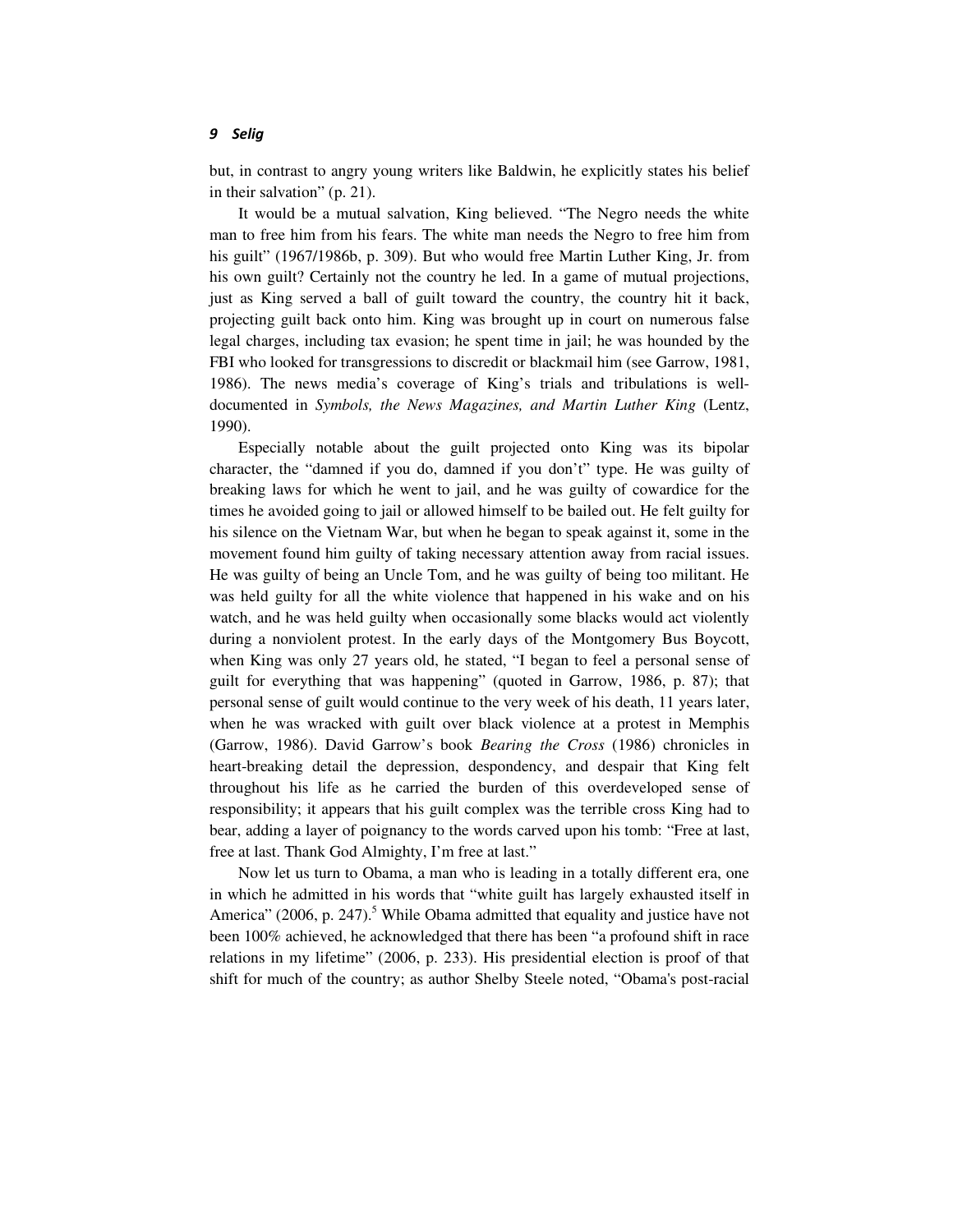idealism told whites the one thing they most wanted to hear: America had essentially contained the evil of racism to the point at which it was no longer a serious barrier to black advancement" (2008, para. 7). In doing so, Obama spoke to "the longing on the part of whites to escape the stigma of racism" (para. 5). If one substitutes "guilt" in that last quotation for "stigma," we can see how Obama's election could offer white America "evidence, certification and recognition" that it is no longer guilty of racism, at least not egregiously so (para. 8).

To what degree white America is still guilty of racism in reality is of course hotly debated, and I will not add any heat in this article. What interests me more is the perception that somehow Obama's election signifies what in the cultural conversation has been called a "postracial" or "transracial" era. Never during King's era were people debating whether a postracial or transracial America had come to pass. No, we live in a different time than King, and Obama was born into and leads a different nation; this different time and different nation call for a struggle with a different complex because America simply does not have the same industrial-sized hook for a guilt complex as it once did.

Nor does Obama have the same hook for a guilt complex as King had. His book *The Audacity of Hope* (2006) suggests that this is due in part to having been raised outside the Christian faith, with its stern emphasis on concepts like sin, evil, the fallen nature of humanity, and their attendant affects, guilt and shame. "I was not raised in a religious household," he stated matter-of-factly (p. 202). Even though his maternal grandfather was raised by Baptists and his grandmother by Methodists, he noted that "religious faith never really took root in their hearts" (pp. 202-203). His mother not only was unrooted in religion but also harbored ill feelings for Christians due to bad experiences with them in her youth: "for my mother, organized religion too often dressed up closed-mindedness in the garb of piety, cruelty and oppression in the cloak of righteousness" (p. 203). However, "in her mind, a working knowledge of the world's great religions was a necessary part of any well-rounded education," and she had the Bible, the Koran, and the Bhagavad-Gita on bookshelves next to books on Greek, Norse, and African mythology (p. 203).

Obama's mother would later become an anthropologist, and it was through this eye that she taught her son to view religion as just one "expression of human culture" (2006, p. 204). Though he received an ecumenical education in world religions, he noted that religion itself "required no sustained commitment on my part—no introspective exertion or self-flagellation" (p. 204); religion was never associated with guilt or shame, with condemnation or salvation. Neither was it the site or source of his moral education. "Without the help of religious texts or outside authorities," Obama learned his values from his mother: "honesty, empathy, discipline, delayed gratification, and hard work. She raged at poverty and injustice,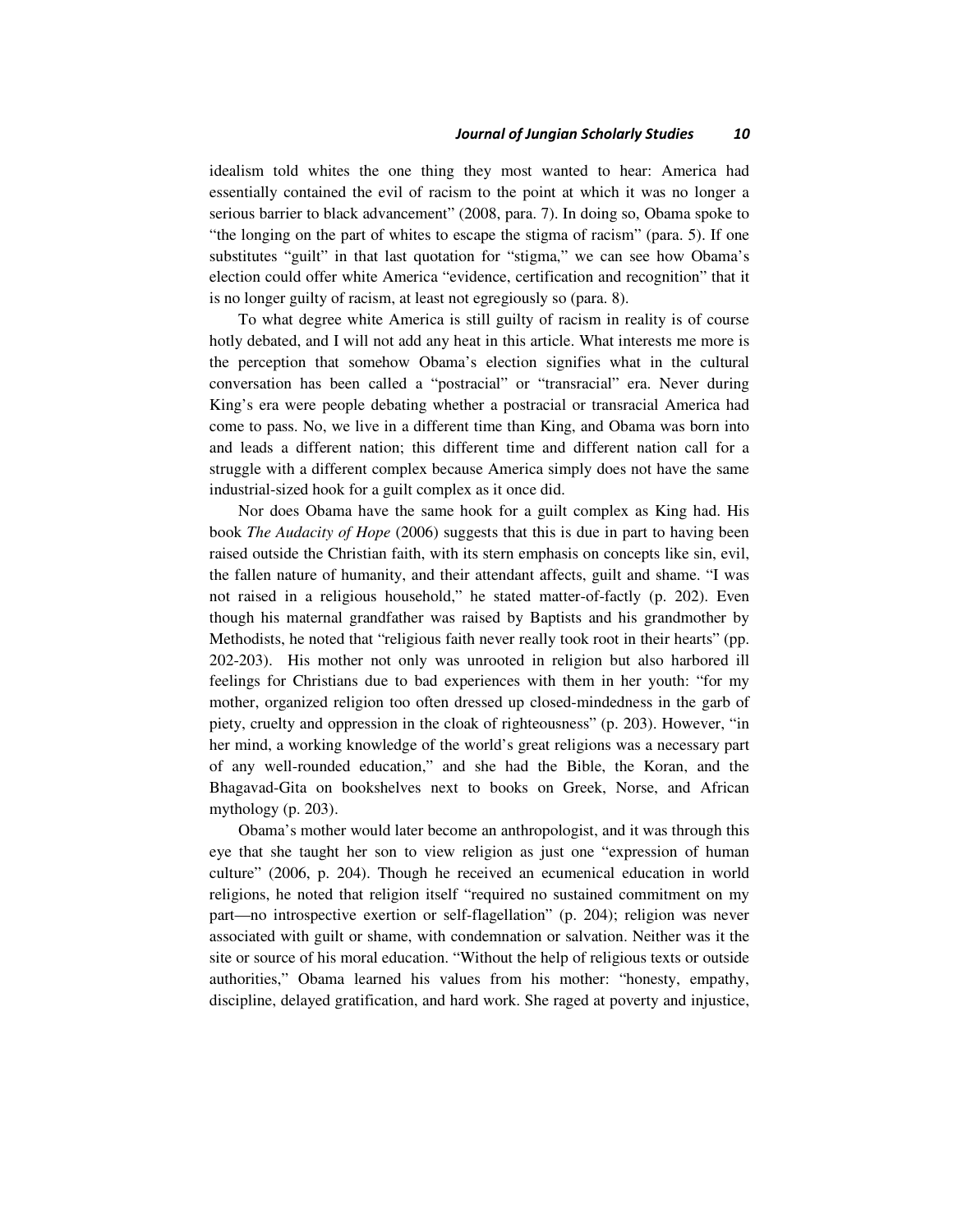and scorned those who were indifferent to both," and "most of all, she possessed an abiding sense of wonder, a reverence for life and its precious, transitory nature that could properly be described as devotional" (p. 205). Obama called his mother "the most spiritually awakened person that I've ever known" (p. 205).

Obama did find his way to the church as a young adult, joining what he termed "a historically black church" in Chicago "as a choice and not an epiphany" (2006, p. 208). He turned to this church ultimately for two reasons. First, he saw it as "a vessel for [his] beliefs" (p. 206), especially with its emphasis on the social gospel, which encompassed many of the values his mother had instilled in him. Second, he joined the church for its communal aspects, calling it "a community or shared tradition in which to bring my most deeply held beliefs" (p. 206). Though he was a community organizer at this time, he felt apart from the African-American community by virtue of having no church to call home. Without such a home, he felt "free in the way that my mother was free, but also alone in the same ways she was ultimately alone" (p. 206).

Despite being "born again" in the church through the ritual of baptism, Obama was still able to hold onto his religious skepticism and his desire to be "of this world" rather than focused on the otherworldly afterlife, which he questioned anyway (2006, p. 226). The historically black church had to maintain its faith in the midst of struggle; he interpreted this to mean "that faith doesn't mean that you don't have doubts, or that you relinquish your hold on this world" (p. 207). If he was a sinner, he didn't feel judged for it because "in the black community, the lines between sinner and saved were more fluid; the sins of those who came to church were not so different from the sins of those who didn't" (p. 207). He felt accepted in the church and therefore could accept the church, believing that "religious commitment did not require me to suspend critical thinking, disengage from the battle for economic and social justice, or otherwise retreat from the world that I knew and loved" (p. 208).

Novelist Walter Mosley recently asserted that for Westerners, "guilt is the mainstay of who we are and how we are organized, and is, seemingly, our undeniable destiny, along with Death and Taxes" (2009, p. 28). Guilt is not Obama's mainstay: after scouring his writings, I would say it does not even merit a listing in the index of his collected works thus far.<sup>6</sup> Borrowing from Mosley's language, if Obama has a mainstay that organizes his life and makes up his undeniable destiny, it is the father wound. He titled his 1995 memoir (revised in 2004) *Dreams From My Father*, a "meditation on the absent parent" (p. xii), a thirty years' "record of a personal, interior journey—a boy's search for a father" (p. xvi). After reading it, one wonders why his editors did not insist that it be titled *Wounds From My Father* to render more accurately the contents.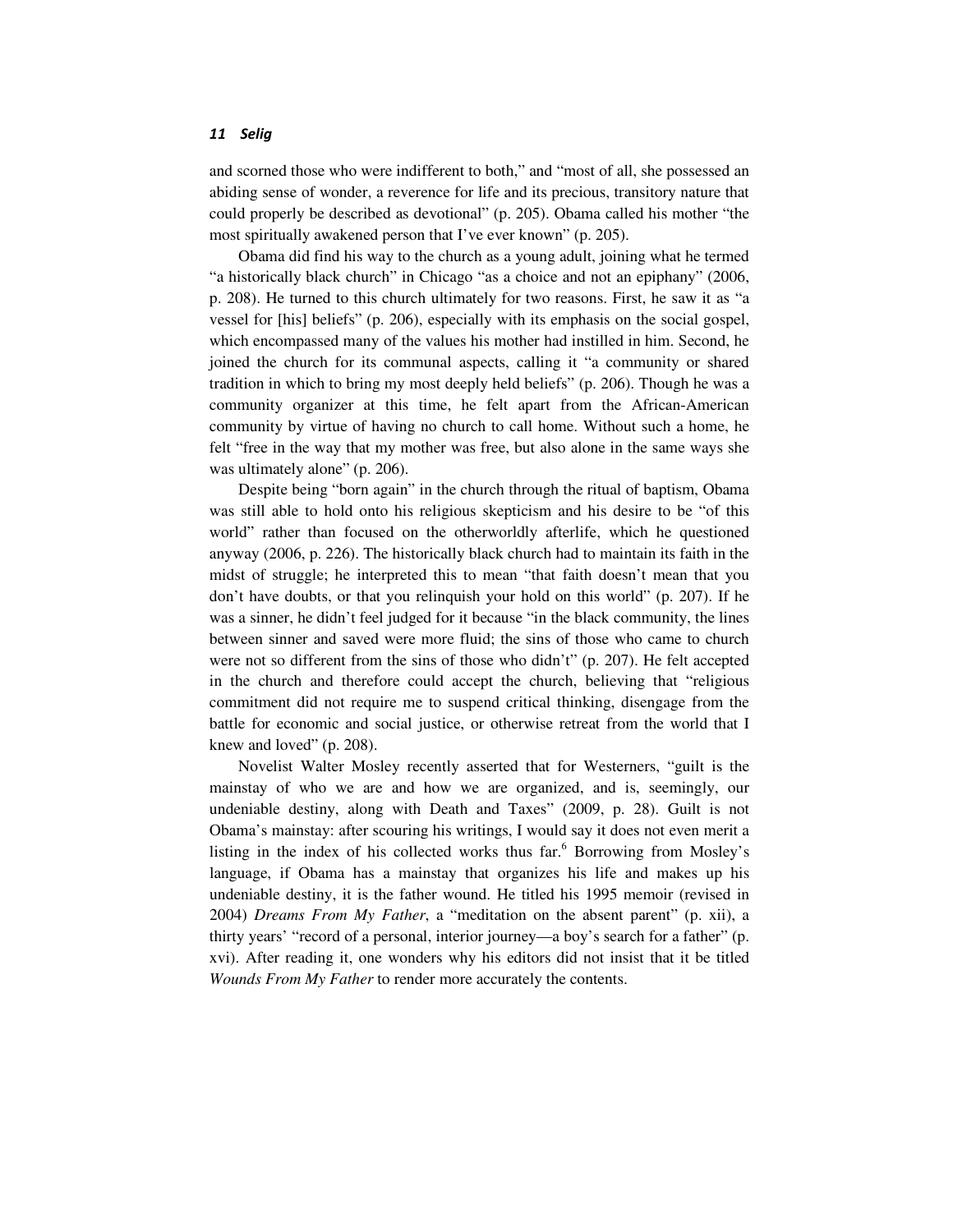#### Journal of Jungian Scholarly Studies 12

It is a telling difference that while both King and Obama were named after their fathers, only King kept the "Jr." in his name, while Obama dropped his. As recalled in *Dreams From My Father* (2004), Barack Hussein Obama, Sr. was an African from Kenya who was attending school at the University of Hawaii when he met Stanley Anne Dunham, better known as Sally, in a Russian language class. Sally was living in Hawaii with her parents, mid-Westerners who came to Hawaii to start a business. Obama, Sr. and Sally married and had Obama, Jr., but the marriage only lasted for two years before they divorced, with his father leaving to study at Harvard, then returning to live in Kenya. Obama saw his father only once after that, for a brief month when he was 10 years old; his father died in a car accident when Obama was 21 years old.

It took nearly 460 pages in *Dreams From My Father* (2004) to explore the father wound, and one senses after reading it and some of his subsequent speeches that he is still working through it, though it has been 46 years since his father left him. Through the energy of his wound, Obama is dedicated to showing us what it is like to be a good father, schooling the country in fatherhood, modeling for us that even though a man is busy with important work, he can still take the time to help his children get ready for their first day in a new school and to attend a parentteacher conference or an occasional soccer game. The Commander-In-Chief is also the Father-In-Chief, a father who is modeling for us a deep respect for partnership with a woman who is clearly his lover as well as his wife and the mother of his beloved little women. The iconic images of him with his wife and his daughters are more imprinted in my psyche so far than any images of him with cabinet members or commanders of state, and this searing of images of a new kind of fatherhood may be one of his biggest legacies, all stemming from the vow that he made on behalf of his wounded child to be a good father.

He spoke of that vow in his second book, *The Audacity of Hope*: "I determined that my father's irresponsibility toward his children, my stepfather's remoteness, and my grandfather's failures would all become object lessons for me, and that my own children would have a father they could count on" (2006, p. 346). And not just his own children, but the nation's children: just today as I write this, Obama addressed America's school children (2009a), sounding very much like a responsible, caring father as he urged them to stay in school and become their best selves for themselves and the country (and to wash their hands often and turn off the television and video games!). He has also taken to the pulpit to educate the nation's fathers about the importance of their role in their children's lives: his "Father's Day 2008" speech is anthologized as one of his seven key speeches in the book *Change We Can Believe In: Barack Obama's Plan To Renew America's Promise* (2008c). Though that speech was given before a black church, he speaks to all American fathers when he stated that there are "certain lessons we must strive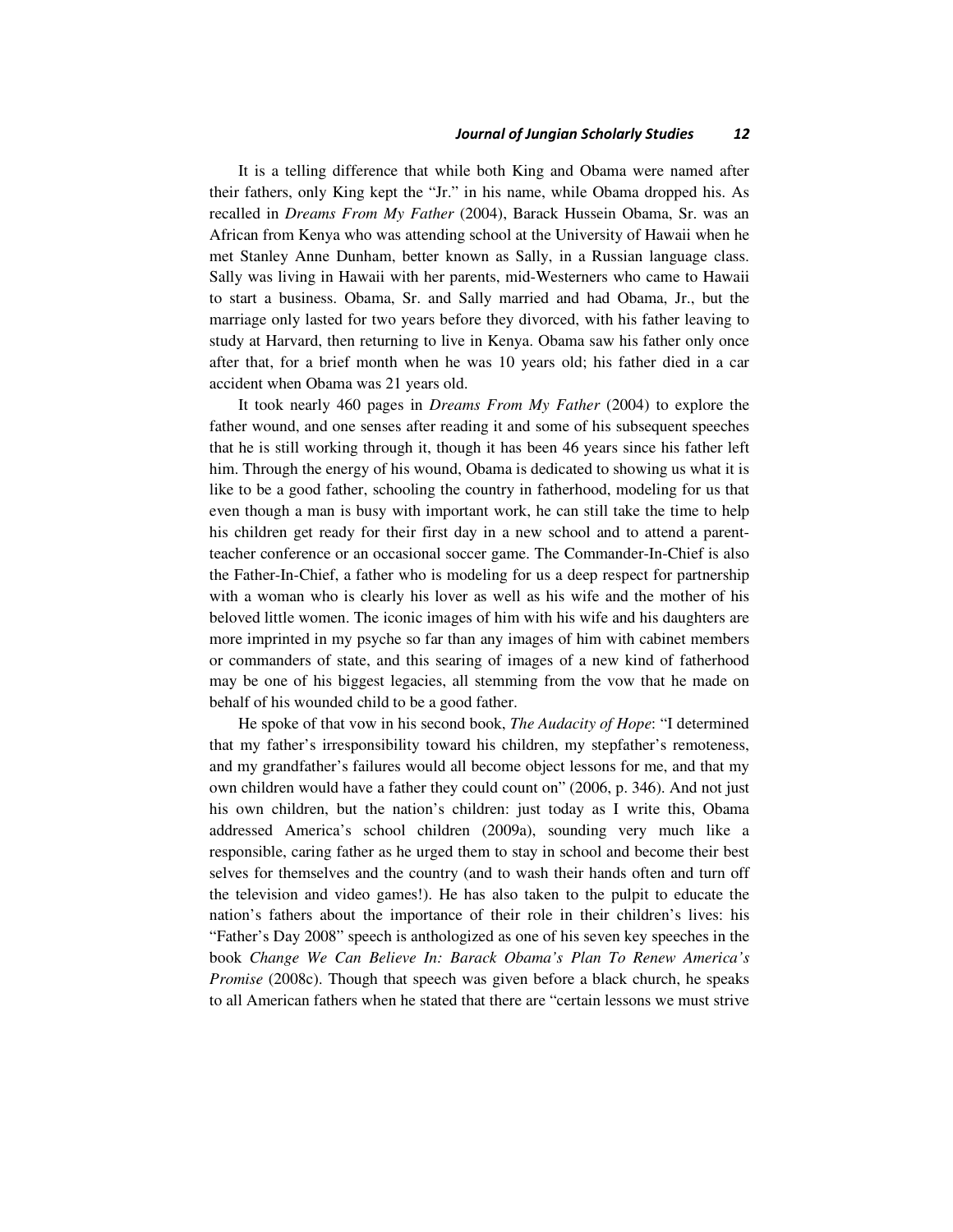to live and learn as fathers—whether we are black or white; rich or poor; from the South Side or the wealthiest suburb" (p. 237). Because of his imperfect father, part of the wounded leadership of Barack Obama seems to be revaluing the soul of fatherhood.

In his Father's Day speech, Obama referred to himself too as "an imperfect father" (2008c, p. 237), echoing a note that he hit earlier in *The Audacity of Hope*  (2006). Despite how we might see him as a father, Obama admitted that though he has succeeded "in the most basic sense . . . of all the areas of my life, it is my capacities as a husband and father that I entertain the most doubt" (p. 346). Here is where he feels the gap that King often spoke of, the gap between the *ought* and the *is,* the "gap between the idea of parenthood in my head and the compromised reality that I live" (p. 347). If Obama suffers from any degree of guilt, it appears to be with his imperfect fatherhood, as he shared: "So I do my best to answer the accusation that floats around in my mind—that I am selfish, that I do what I do to feed my own ego or fill a void in my heart" (p. 348). In fact, his essay in *Parade*  magazine (2009b) titled "What I Want For You—And Every Child in America" an open letter to his daughters upon the eve of his inauguration—can be read through the lens of a guilt-ridden father trying to justify his absence to his children, though inarguably for the most noble of reasons (there is no mention of feeding his ego in that letter).

Despite the fact that Obama's father wound has clearly defined his life and become, in Mosley's term, his "undeniable destiny," I believe that it is only half of a more defining wound, the whole of which may more clearly define his wounded leadership. It is not the absent father who wounded him most deeply: it was the absent *black* father, the absent *African* father, a father who was foreign in his presence, not just in his absence. When Obama referred to his memoir as "a record of a personal, interior journey—a boy's search for his father," he completed his sentence by connecting this search to "a workable meaning for his life as a black American" (2004, p. xvi). This sentence in its entirety points to what I believe is Obama's ultimate complex: an identity complex.

Let us follow the same path into Obama's psyche as we followed into King's: by looking at an early memorable image that he identifies as traumatic. In *Dreams From My Father* (2004), Obama recalled when he was nine and flipping through magazines at his mother's workplace. He came across an image of a man whose lips, nose, face, and hands all had, as he described it, "an uneven, ghostly hue" (p. 30). When Obama read the text, he discovered that this was a black man who had undergone voluntary chemical treatments to lighten his skin color. The article talked about thousands of people like him who had undergone the same painful treatments, all in the attempt to denounce their blackness. Obama reacted bodily,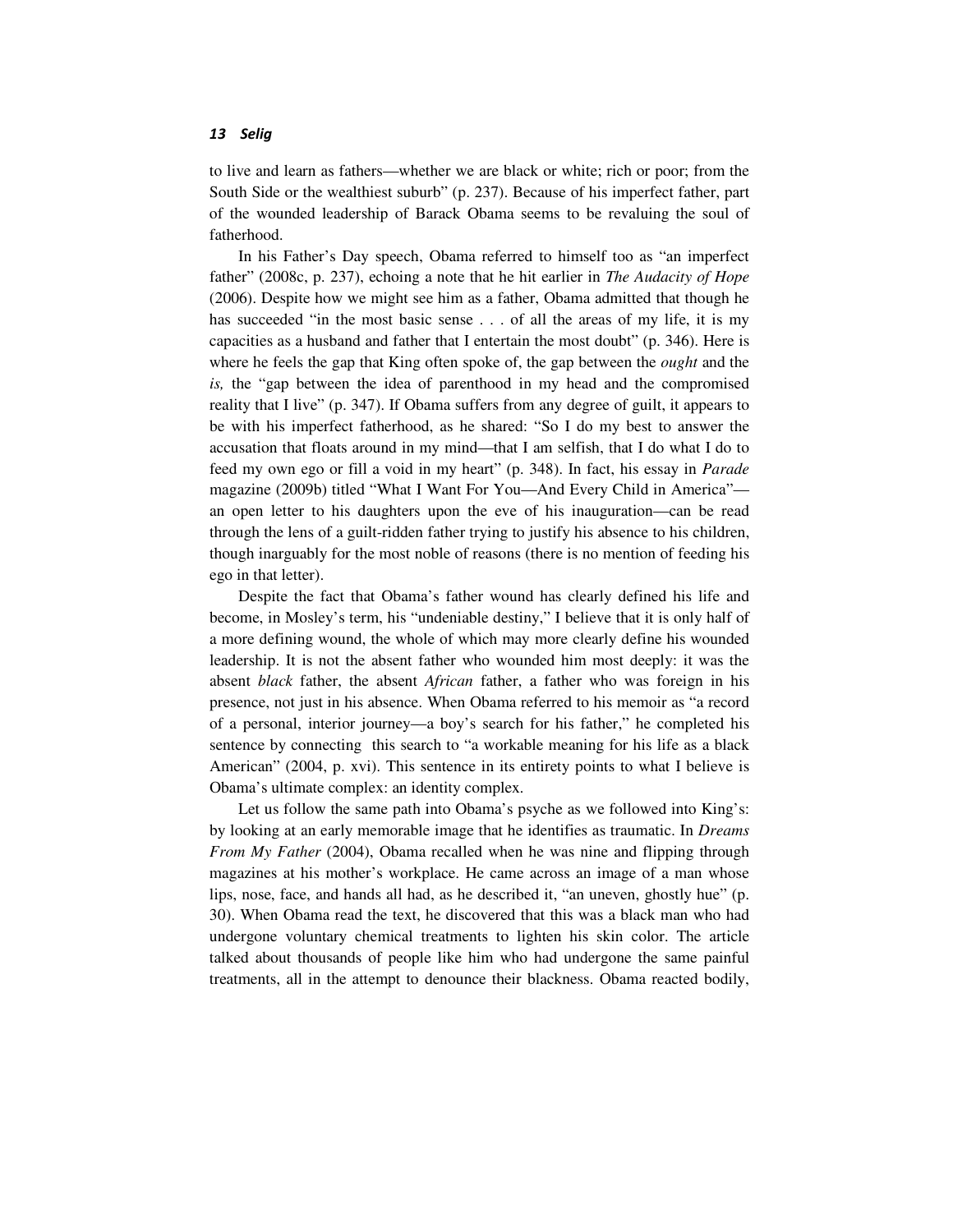his face and neck flushing, his stomach knotting, his eyes blurring, and he felt " a desperate urge to jump out of my seat, to show them [his mother and her boss] what I had learned, to demand some explanation or assurance" (p. 30). Unlike King who asked openly about the meaning of the breadlines, Obama kept his questions and his fears inside, seemingly because they were so inchoate.

As Obama described his childhood up to that point, race was not an issue. "That my father looked nothing like the people around me—that he was black as pitch, my mother white as milk—barely registered in my mind" (2004, p. 10). When his father left him, he was raised by his white mother and grandparents and rather thoroughly integrated into the melting pot that was Hawaii. At the age of six he moved to Indonesia with his mother and his step-father; there was born a sister who was half-white and half-Indonesian, and there too he experienced relative racial acceptance. Several times in the memoir he used the word "innocent" to describe his childhood, especially with regard to race.

However, that innocence shattered when he saw the image in the magazine. He described it as "violent for me, an ambush attack" (2004, p. 51). When he went home that night, he stood in front of the mirror and stared at his black skin, knowing that he looked as he had always looked but wondering for the first time if something was terribly wrong with him. He wrote, "The alternative seemed no less frightening—that the adults around me lived in the midst of madness" (p. 52). Where he had not noticed race before as a problematic issue, he reported that his "vision had been permanently altered," and he began to notice race everywhere, from the lack of black models in the Sears catalogue to the fact that Santa Claus was a white man (p. 52).

He recounted stories of racial confusion, times he would negate his blackness, then times he would negate his whiteness— his memoir is full of such painful pendulum swings. To mention a few: in elementary school in Hawaii, he was questioned about his name by his teacher, asked if he preferred Barry, the Americanized nickname, or Barack, the African name (2004, p. 59). He chose Barry. In that same elementary school, he rejected the only other black student in his grade, a girl whom some were calling his girlfriend. Though the incident constitutes seemingly minor elementary-school boy/girl dynamics, he called it "an act of betrayal" with major repercussions: "from that day forward, a part of me felt trampled on, crushed" (p. 62). Swinging the other way on the pendulum, during his college years at Columbia when he was no longer Barry but Barack, he broke up with a white girlfriend after visiting her family because he knew that if he continued to date her, he would align with that family and live a white lifestyle (pp. 210-212).

His struggles in high school were particularly intense. There were not many black people on the island of Hawaii and only four in his high school. When his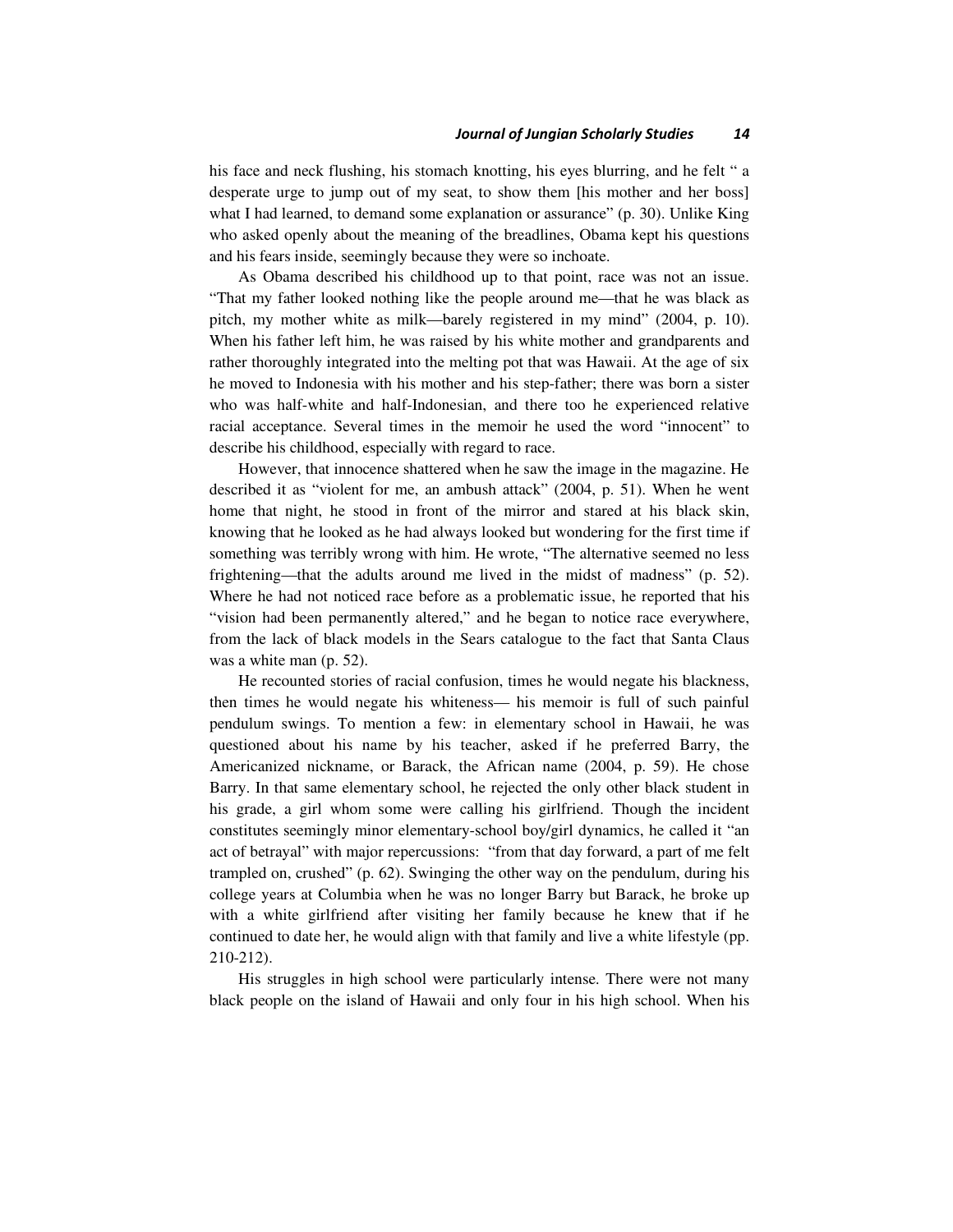black friends played the race card every time they were slighted by whites, he would defend whites by saying that all conflicts were not necessarily about race. His high school classmate Ray's response was typical of others: "'Man, I don't know why you making excuses for those folk,'" he would say (2004, p. 74). In Obama's confusion, he became sullen and withdrawn from his white mother and grandparents: "I was engaged in a fitful interior struggle. I was trying to raise myself to be a black man in America, and beyond the given of my appearance, no one around me seemed to know exactly what that meant" (p. 76). Unable to turn to his black father for answers, he took clues from television, movies, and the radio, where "pop culture was color-coded, after all, an arcade of images from which you could cop a walk, a talk, a step, a style" (p. 78). About the young black men he knew at the time, he wrote, "Each of us chose a costume, armor against uncertainty" (pp. 79-80). But the armor was unsuccessful, as Obama admitted: "I had no idea who my own self was" (p. 82). When he was with his black friends, they would often talk about "white folks," as in "white folks this" and "white folks that," and then he would remember his mother and grandparents, and he wrote, "I would suddenly grow quiet, as if I had secrets to keep" (pp. 80-81).

Of those formative years, he acknowledged the swinging pendulum of identity, writing,

I learned to slip back and forth between my black and white worlds, understanding that each possessed its own language and customs and structures of meaning, convinced that with a bit of translation on my part, the two worlds would eventually cohere. (2004, p. 82)

In the black world, he discovered the literature of famous writers like W. E. B. Dubois, Ralph Ellison, and James Baldwin. He would close the door to his bedroom, and "there I would sit and wrestle with words, locked in suddenly desperate argument, trying to reconcile the world as I'd found it with the terms of my birth. But there was no escape to be had" (2004, p. 85). In their books he found "the same anguish," "the same doubt," and the same "self-contempt" that he was experiencing (p. 86). Despite the company of black writers, he began for the first time to feel "utterly alone" (p. 91). To numb his confusion and alienation, he drank, smoked, and did drugs, getting high, he wrote, to "push questions of who I was out of my mind" (p. 93).

He spent his first year in college like that, finding his racial identity constantly challenged by blacks, by whites, and by multiracial friends and acquaintances. It was a black woman, Reggie, who asked if she could call him Barack—this time he said yes—and she told him all about growing up in Chicago on the South Side. He wrote, "Her voice evoked a vision of black life in all its possibility, a vision that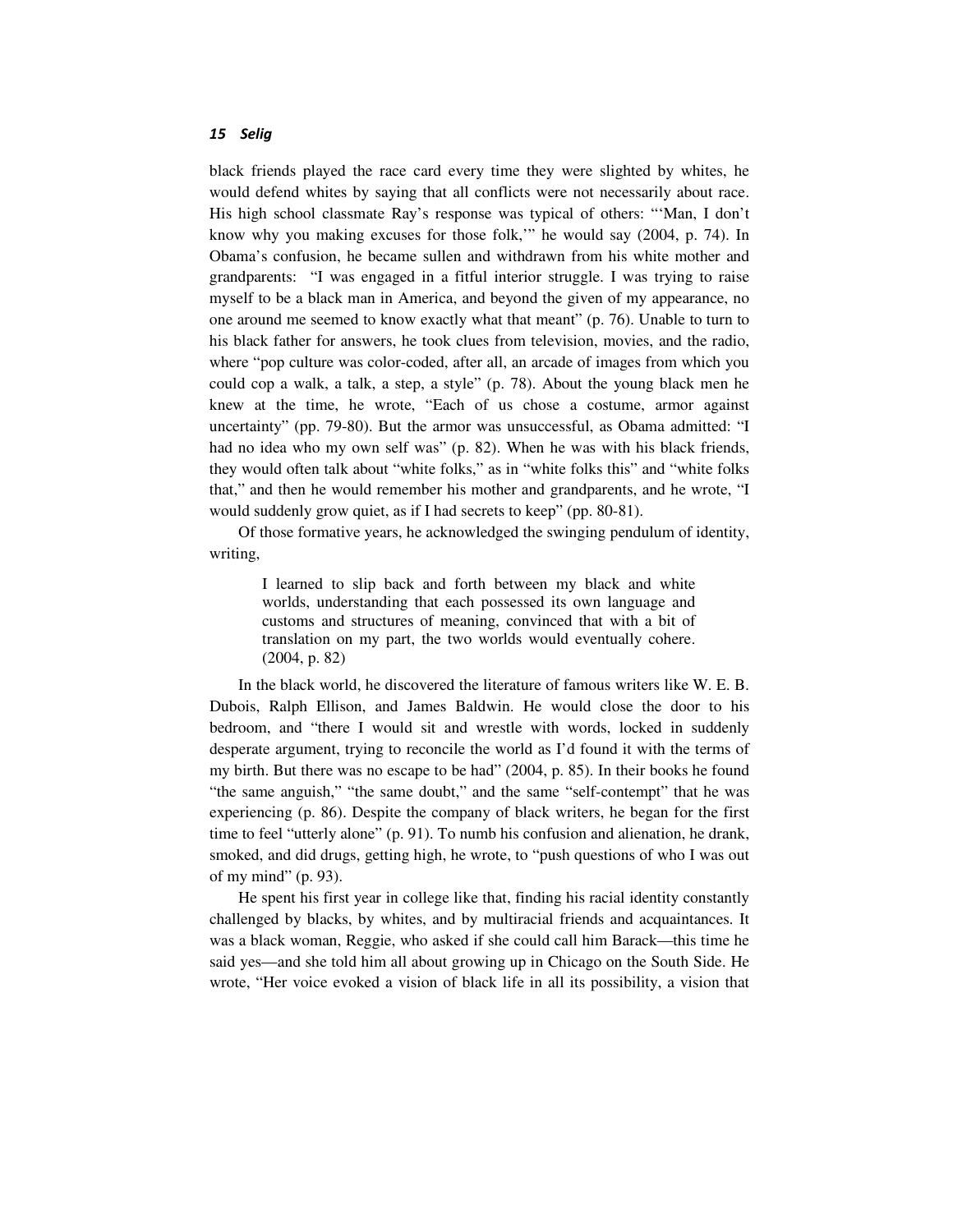filled me with longing—a longing for place, and a fixed and definite history" (2004, p. 104). When he told her that he envied her life, she laughed and told him that she envied his growing up in Hawaii. She challenged him for wallowing in his self-centered identity crisis until he realized how much fear he had been living in: "the constant, crippling fear that I didn't belong somehow, that unless I dodged and hid and pretended to be something I wasn't I would remain forever an outsider" (p. 111).

At that point he chose to believe that "my identity might begin with the fact of my race, but it didn't, couldn't, end there" (2004, p. 111). However, there is a sense in reading the rest of the memoir that this stance is mere intellectualism, a defense mechanism called upon to deal with his profound identity complex. Two years after graduating from college, his defense wore off. "I was like a drunk coming out of a long, painful binge, and I had soon felt my newfound resolve slipping away, without object or direction" (p. 115). He compounded the question "Who am I?" with "Where did I belong?" (p. 115). Desperate for a community to belong to, he turned to Chicago and became a community organizer, a career that held the "promise of redemption" for his lost soul (p. 135).

In Chicago, he broke out of "the larger isolation" he carried with him by beginning to share some of the stories from his past with the people he worked with, breaking through his fear that they would find those stories too foreign (2004, p. 190). He noticed a reciprocal phenomenon would take place.

Then they'd offer a story to match or confound mine, a knot to bind our experiences together—a lost father, an adolescent brush with crime, a wandering heart, a moment of simple grace. As time passed, I found that these stories, taken together, had helped me bind my world together, that they gave me the sense of place and purpose I'd been looking for. (2004, p. 190)

Joining the historically black church was another way of binding his world together and dealing with "the old fears of not belonging" (p. 253). During the first sermon he heard there, preached by the man who would become his very controversial pastor, Reverend Jeremiah Wright, Obama "imagined the stories of ordinary black people merging" with the stories of the Bible, and "those stories—of survival, and freedom, and hope—became our story, my story" (p. 294). That he feels bound to the black community emerges from the repetition of the word "our" throughout that paragraph: "our story," "our blood," "our tears," "our trials and triumphs," "our journey," "our condition," and "the possibility of moving beyond our narrow dreams" (p. 294).

It is immediately after relating this experience in the church that Obama described his first trip to Africa, where he hoped to come to terms with the African part of his African-American identity, to "somehow force my many worlds into a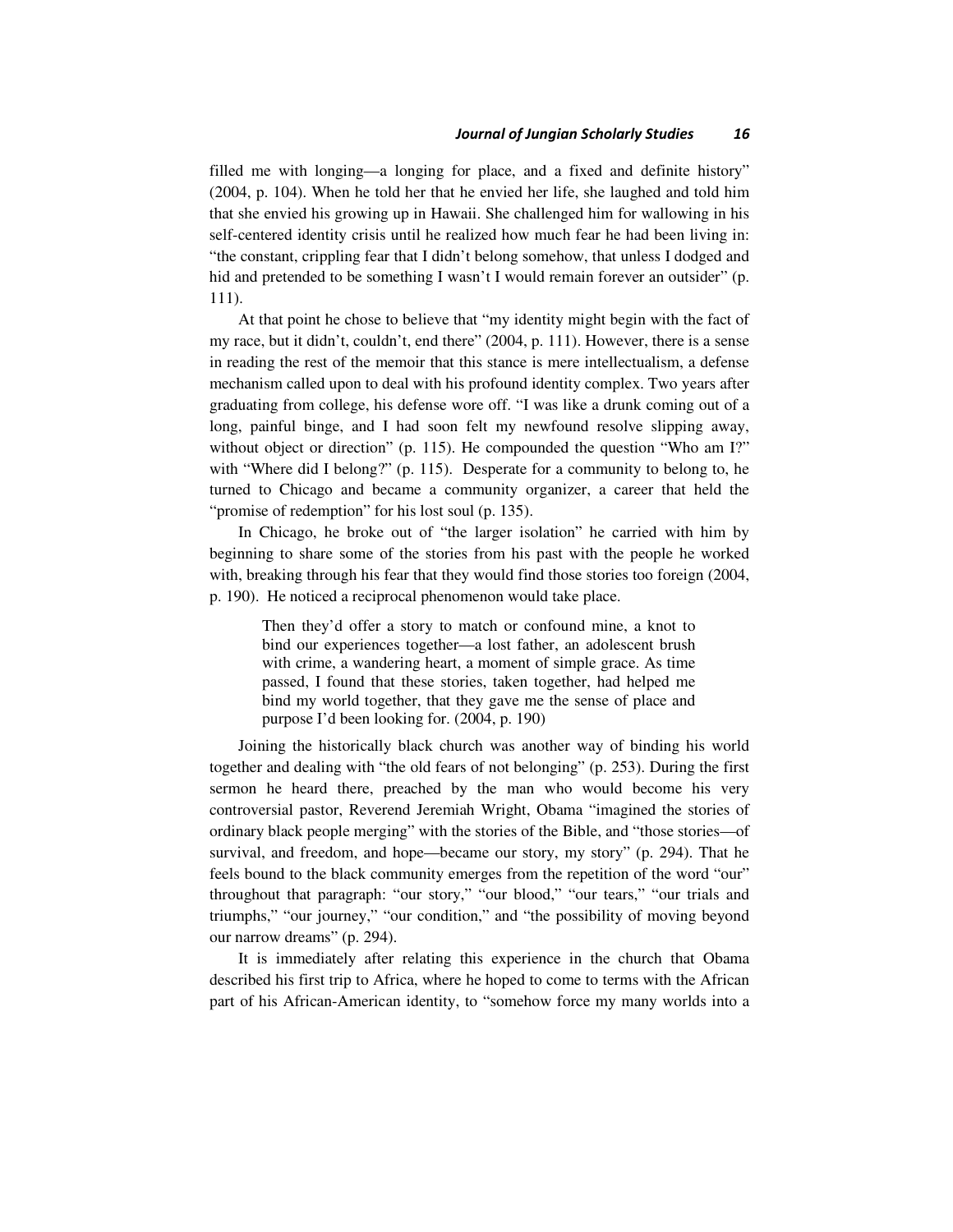single, harmonious whole" (2004, p. 347). He wrote of meeting a woman at the airport who recognized his last name, and "For the first time in my life, I felt the comfort, the firmness of identity that a name might provide" (p. 305). Simply stated, "My name belonged and so I belonged" (p. 305).

The confusion over who he was, the fear of not belonging, the doubt and despair and constant questioning, the pendulum swings between black and white that mark the first 30 years of his life as told in his memoir connote a profound identity complex. Given the argument in this article, then, it is no surprise that Obama's leadership has been marked by questions and confusion about his identity, while his complex is projected back upon him by a country divided and confused about its own identity.

Before we examine that projection, let us briefly establish the country's own identity complex. Perhaps it is most clearly illustrated in the name of the country itself. The proper geographical name of the continent is North America, but the country nicknamed itself "The United States of America," which is both misnomer and myth: misnomer, because it suggests the Americas (North, Central, and South) are united, which they are not; and myth, because North America itself is anything but united. As Juliet asked, "What's in a name?" Apparently the answer for Obama (Barry or Barack? Obama or Obama Jr.?) and the citizenry of North America is identity. The myth of the United States of America, betrayed in the metaphor of the great melting pot, echoes Obama's desire, noted above, to "somehow force my many worlds into a single, harmonious whole" (2004, p. 347).

In fact, though we enforce a pledge of allegiance to the proposition that we are "one Nation, under God, indivisible," we are clearly a divided nation. The divisions are of course racial: what King pointed out in the 1960s no doubt still rings true today, that the most segregated hour in America is 11:00 on a Sunday morning in the most segregated institution, the church (1956/1998, p. 31). But the divisions go much deeper than the color of our skin. Looking at Obama's victory or any recent presidential election will illustrate this point: our group identity sways the way we cast our ballots. We vote differently if we are white or black, if we are Catholic or Jewish, if we are male or female, if we are gay or straight, if we are rich or poor, if we are young or old, if we live in a red state or a blue state. We are one nation under many Gods, divisible, a cacophony of identity groups rather than a harmony of citizens. If the country could speak, it might echo Obama's statement: "I [have] no idea who my own self [is]" (2004, p. 82).

A country that does not know itself, constantly strained asunder the tension of opposites, is rife for a uniting symbol such as Jung called for above that will carry its projections (1959/1978, p. 107). In this case, a country struggling under the burden of the question "Who are we who elected this man?" turns that question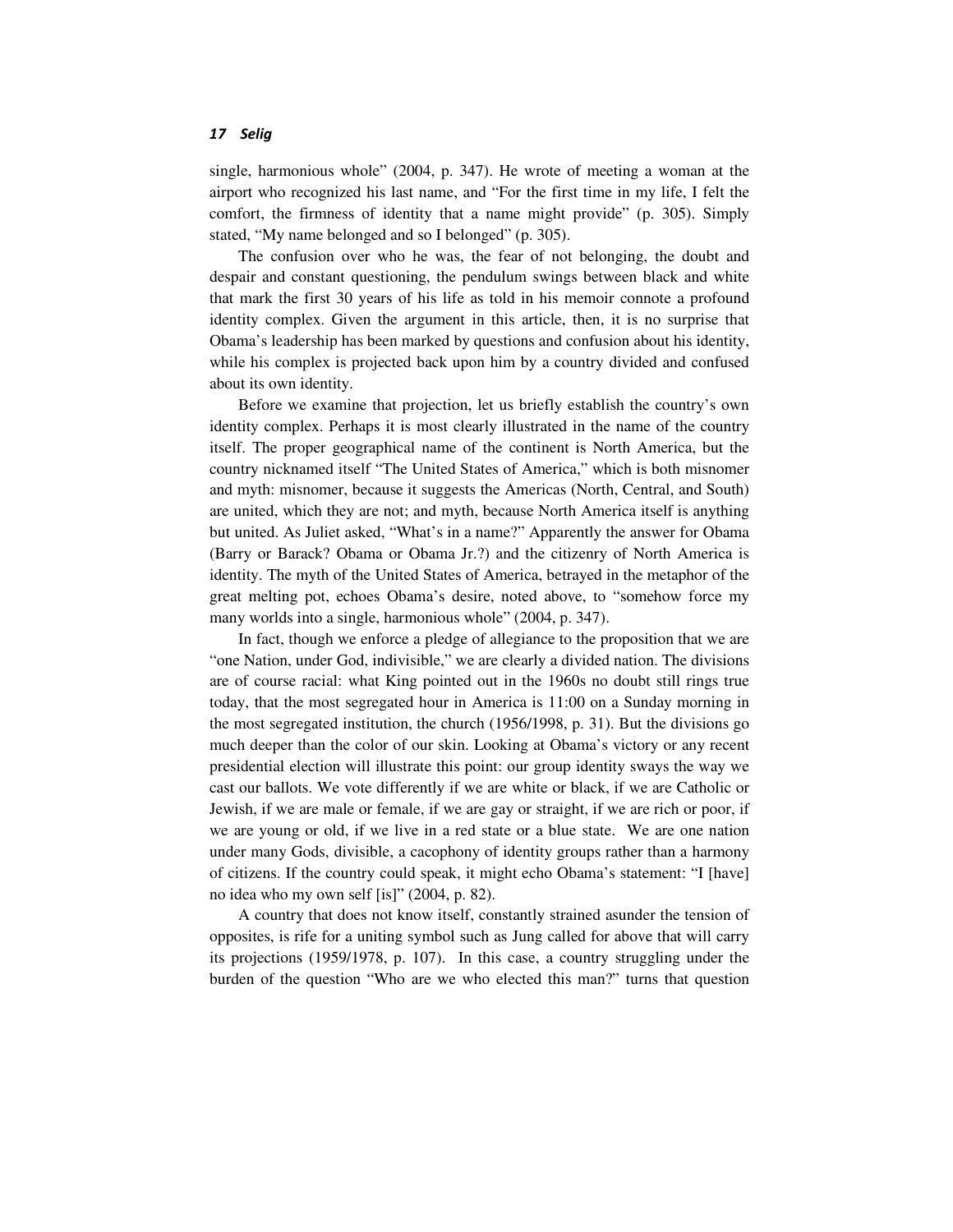around and asks "Who is he whom we elected?" At one point on the campaign trail, his presidential rival John McCain started to repeat the question, "Who is Barack Obama?" and the country Obama won over still persists in repeating those questions. In fact, typing in the exact phrase "Who is Barack Obama" on a Google search as of this writing resulted in 1,650,000 pages offering their various opinions and answers.

One can hear the pendulum swinging inside Americans' heads in the questions they ask. Is he a Muslim or a Christian? Is he a socialist, or a communist, or a fascist, or simply a pragmatist? Is he an American patriot, or a black nationalist, or is he a terrorist? Is he a populist, or an elitist? Why, if he is half-black and halfwhite, do we call him the first black president? Is he not the first biracial president? Comedian Wanda Sykes's (2009) joke during an Obama roast at the White House Correspondents' Dinner touches a nerve: he is the first black president, she claimed, unless he screws up. "Then it's going to be, 'What's up with the halfwhite guy, huh? Who voted for the mulatto, what the hell?" (para.  $6$ ).

Other questions about his identity persist. Did he renounce his U.S. citizenship for Indonesian citizenship? Does he have dual citizenship? Is he even an American, as the group called the "Birthers" continues to ask, as they call for the public release of his birth certificate from Hawaii, which they claim does not exist. As comedian and critic Bill Maher (2009) wrote in an op-ed piece in the *Los Angeles Times*, "There's nothing anyone can do to convince these folks. You could hand them, in person, the original birth certificate and have a video of Obama emerging from the womb with Don Ho singing in the background," and they still wouldn't believe it (para. 5). That same Bill Maher often refers to Obama as "the chocolate Jesus" on his HBO series, and indeed many do see him as a messiah or savior. On the other hand, in a recent poll of New Jersey residents, 8% thought that Obama is literally the anti-Christ, while 13% were simply unsure (Public Policy Polling, para. 2). Lest this number shock, the fact is that before the poll came out, there were 1,330,000 entries on Google for a search using "Obama" and "Antichrist" (since the poll, there are 10 times more). A similar search using "Obama" and "Savior" was winning with 1,690,000 entries: one of those sites contained another pendulum swing in its title: "Barack Obama: Savior or Freakin' Moron?" (Eisenberg, 2009).<sup>8</sup>

As Obama has questioned and undoubtedly to some degree still questions his identity (if we accept Jung's [*CW* 8] proposition that our complexes never vanish entirely), the country does the same. In fact, in the very memoir that explores his identity complex, Obama wrote in the introduction, "Some people have a hard time taking me at face value," when they find out that he had a white mother (2004, p. xv). "I see the split-second adjustments they have to make, the searching of my eyes for some telltale sign. They no longer know who I am" (p. xv). In 2004, he wrote, "I don't fault people their suspicions" (p. xv). In 2006, he wrote, "I am new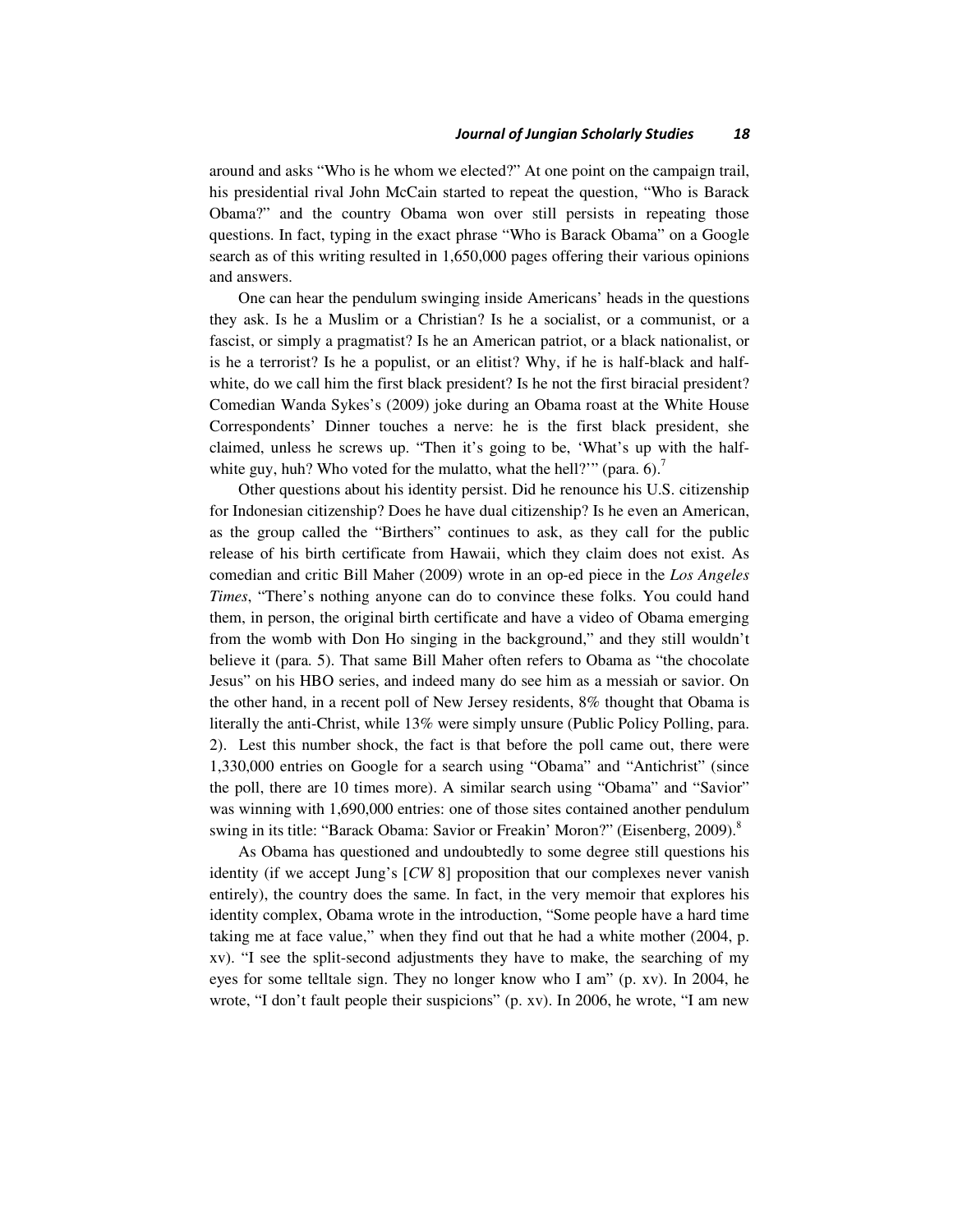enough on the national political scene that I serve as a blank screen on which people of vastly different political stripes project their own views" (p. 11). What would he write now? It seems improbable that Barack Obama could have imagined the extreme suspicions and projections—the Anti-Christ?—that he would be facing in 2009.

Todd Gitlan, a professor of communication and sociology, wrote, "Mythically . . . Obama is elusive, Protean, a shape-shifter who, when not beloved, arouses suspicion" (2008, para. 10). To this mythos Gitlan added "the quintessential outsider," "part city-slicker, part man of the world," and the Lone Ranger, though "closer in color to Tonto" (para. 9). Since I have been following him after he stepped upon the stage in his electrifying 2004 speech at the Democratic National Convention, I have heard him referred to as the Professor, the Geek, the Sex Symbol, the Rock Star, the Renegade, the Dreamer, and a host of other archetypal roles. Obama added one, calling himself "an outlier" (2006, p. 18). Gitlan wrote, "Personifying a welter of archetypes, he thrills some, confounds others and jams circuits. Some people ask, 'Who is this guy?'" (para. 11).

Published before the election, Gitlan's article concluded, "No wonder this race is thrilling and tense. America is struggling to fasten a name on its soul" (2008, para. 12). I would assert that Obama's presidency is just as thrilling and tense because having him in the White House, a wounded leader with an identity complex, gives us the opportunity not just to project the question "Who is he?" but also to reflect upon the question "Who are we?" This is not Martin Luther King's America anymore, but if it is Barack Obama's America and we do not know who he is, then who are we? How will he lead us through our profound complex with our collective identity? As Gitlan noted,

Obama is the new kid on the block, the immigrant's child, the recruit, fervent but still preternaturally calm, embodying some complicated future that we haven't yet mapped, let alone experienced. He is impure—the walking, talking melting pot in person. In his person, the next America is still taking shape. (para. 11)

It is too early to know what effect his leadership will ultimately have, and the ways in which he will shape and smooth the rough, unfinished sides of America's soul, but the chance for Obama and the country to work through a measure of its identity complex is certainly a psychological possibility. To return to Romanyhsyn, the complex wound is both "the obstacle and the pathway into the unfinished business in the soul. . . ." We have seen how Obama's identity complex is an obstacle, but the question remains: how will it be a pathway—and to where? If his ascendancy to the presidency is not evidence of a postracial or transracial America,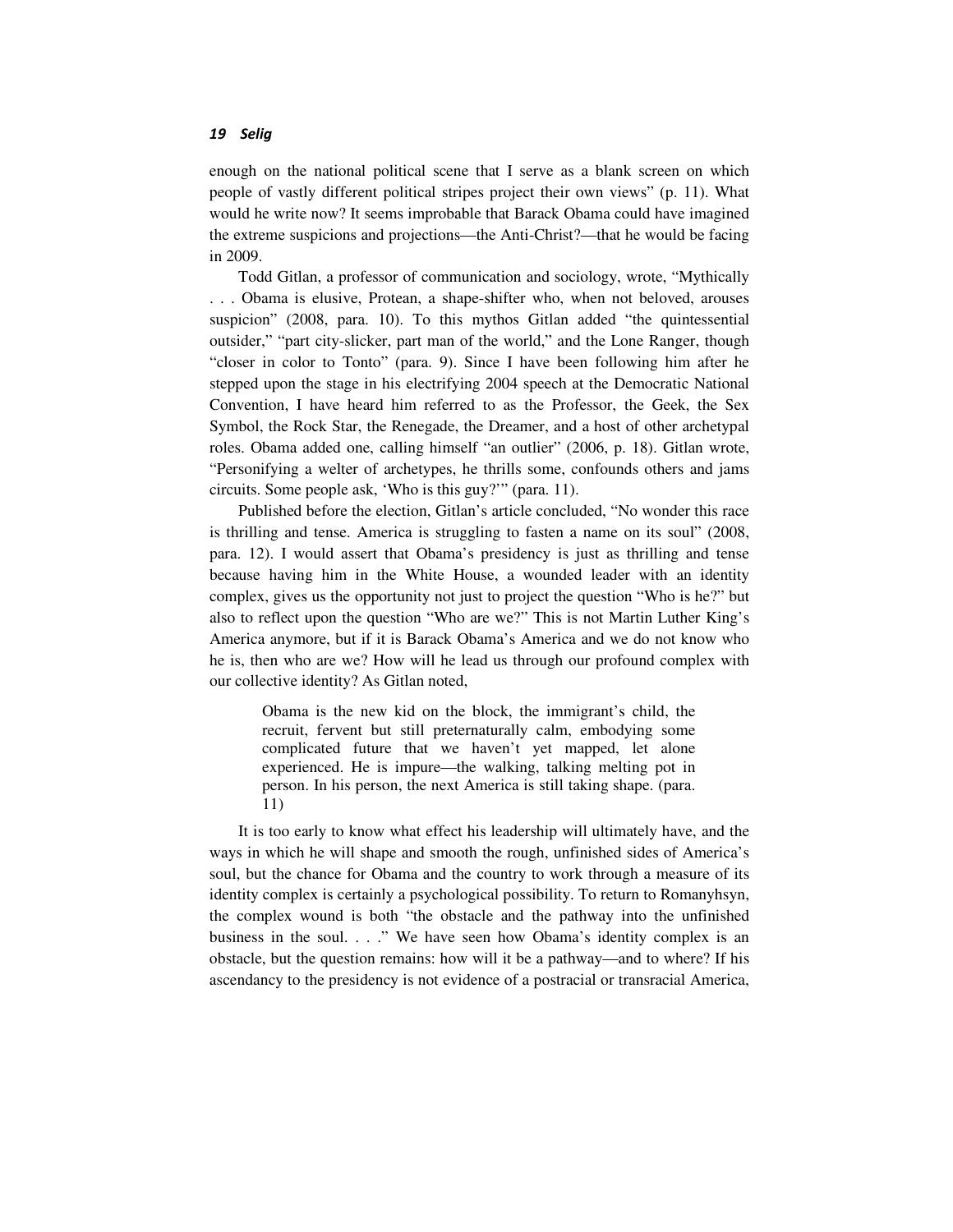a more united United States of America, will it lead us there or at least point the direction?

Let me return to Jung's quotation that opened this article: "A political, social, philosophical, and religious conflict of unprecedented proportions has split the consciousness of our age," he wrote (1959, p. 108). Jung asserted that during times of split consciousness, the tension of opposites would seek relief and reconciliation through "a uniting symbol" (p. 108). If Obama can literally hold the tension of opposites within him, he could become our nation's transcendent function, moving us closer to a transracial America and helping to heal our split consciousness. He could become the living embodiment of our yet unrealized motto, *e pluribus unum,* "out of the many, one." That he is uniquely qualified to do so is acknowledged by Obama himself, who wrote that his personal history "has seared into my genetic makeup the idea that this nation is more than the sum of its parts—that out of many, we are truly one" (2008a, p. 217).

In fact, one of his most memorable lines was delivered at the 2004 Democratic National Convention: "There is not a Black America and White America and Latino America and Asian America—there's the United States of America" (2004, p. 451). Reflecting on how many people have referred to this line in subsequent years, he noted,

In a sense, I have no choice but to believe in this vision of America. As the child of a black man and a white woman, someone who was born in the racial melting pot of Hawaii, with a sister who's half Indonesian but who's usually mistaken for Mexican or Puerto Rican, and a brother-in-law and niece of Chinese descent, with some blood relatives who resemble Margaret Thatcher and others who could pass for Bernie Mac, so that family get-togethers over Christmas take on the appearance of a U.N. General Assembly meeting, I've never had the option of restricting my loyalties on the basis of race, or measuring my worth on the basis of tribe. (2006, p. 231)

That 2004 speech, with its vision of a truly united America, is generally credited with catapulting Obama straight into the next presidential election queue. He rode that theme all the way to victory. After he had won the New Hampshire primary, he gave a speech in which he said,

We will remember that there is something happening in America: that we are not as divided as our politics suggests; that we are one people; we are one nation; and together, we will begin the next great chapter in America's story with three words that will ring from coast to coast; from sea to shining sea. Yes. We. Can. (2008c, p. 213)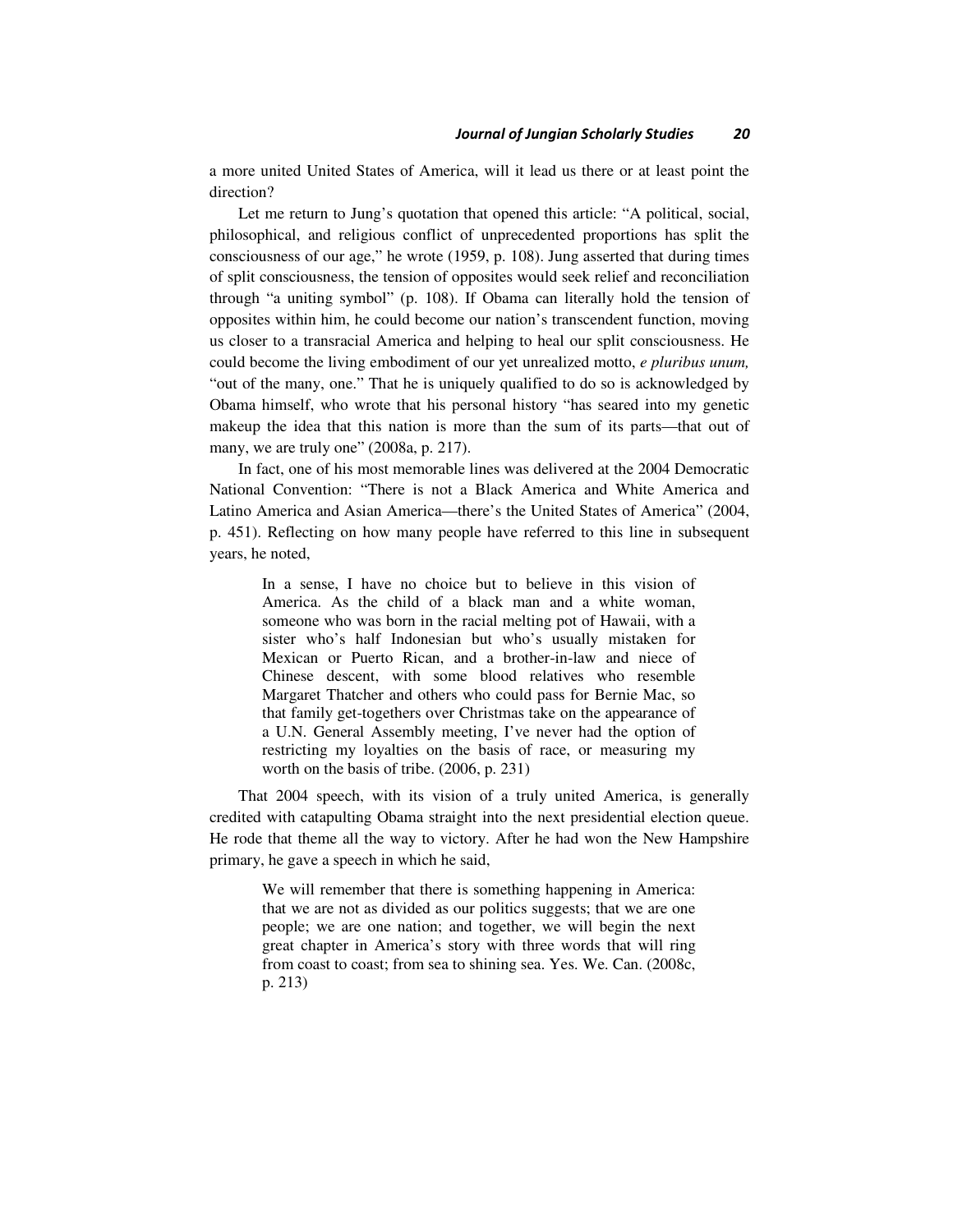The story is still unfolding; we are just a few pages into the next chapter, and it is unclear whether we can, whether we will, work through a significant portion of our collective identity complex as a nation under the leadership of this man who knows firsthand the wounds of a personal identity complex, in the same way that we worked through a significant portion of our collective guilt complex 50 years earlier under the leadership of a man who knew firsthand the wounds of a personal guilt complex. The psychological possibility exists for the United States of America to cultivate the content of her character through a more conscious relationship with the content of her complexes, and those she chooses to carry those complexes for her.

#### References

- *Change we can believe in: Barack Obama's plan to renew America's promise*. (2008). New York, NY: Three Rivers Press.
- Eisenberg, R. (2009, February 25). Barack Obama: Savior or freakin' moron? Retrieved September 15, 2009 from http://sharkandshepherd.blogspot.com/2009/02/barack-obama-savior-orfreakin-moron.html
- Frady, M. (2005). Out of Egypt: Online excerpt from the book *Martin Luther King, Jr*. Retrieved September 15, 2009 from http://www.enotalone.com/article/6622.html
- Garrow, D. J. (1981). *The FBI and Martin Luther King, Jr*. New York, NY: Penguin Books.
- Garrow, D. (1986). *Bearing the cross: Martin Luther King, Jr. and the Southern Christian Leadership Conference*. New York, NY: William Morrow and Company, Inc.
- Gitlan, T. (2008, September 28). Race for president builds character. *Los Angeles Times*. Retrieved September 15, 2009 from http://www.latimes.com/news/opinion/commentary/la-oegitlin28-2008sep28,0,270361.story
- Jung, C. G. (1955). *Modern man in search of a soul*. New York, NY: Harcourt Harvest.
- Jung, C. G. (1969). A review of the complex theory. In R. F. C. Hull (Trans.), *The collected works of C. G. Jung* (Vol. 8). Princeton, NJ: Princeton University Press.
- Jung, C. G. (1973). *Letters, Vol. 1: 1906-1950* (G. Adler and A. Jaffe, Eds.) (R. F. C. Hull, Trans.). Princeton, NJ: Princeton University Press.
- Jung, C. G. (1978). *Flying saucers: A modern myth of things seen in the sky* (R. F. C. Hull, Trans.). Princeton, NJ: Princeton University Press. (Original work published 1959)
- Jung, C. G. (1983). *The essential Jung* (A. Storr, Ed.). Princeton, NJ: Princeton University Press.
- Jung, C. G. (1989). After the catastrophe. In *Essays on contemporary events* (R. F. C. Hull, Trans.). (pp. 50-73). Princeton, NJ: Princeton University Press. (Original work published 1945)
- King, C. S. (1969). *My life with Martin Luther King, Jr*. New York, NY: Puffin Books.
- King, M. L., Jr. (1963). Love in action. In M. L. King, Jr., *Strength to love* (pp. 30-48). Philadelphia, PA: Fortress Press.
- King, M. L., Jr. (1967). *Where do we go from here: Chaos or community?* New York, NY: Bantam Books.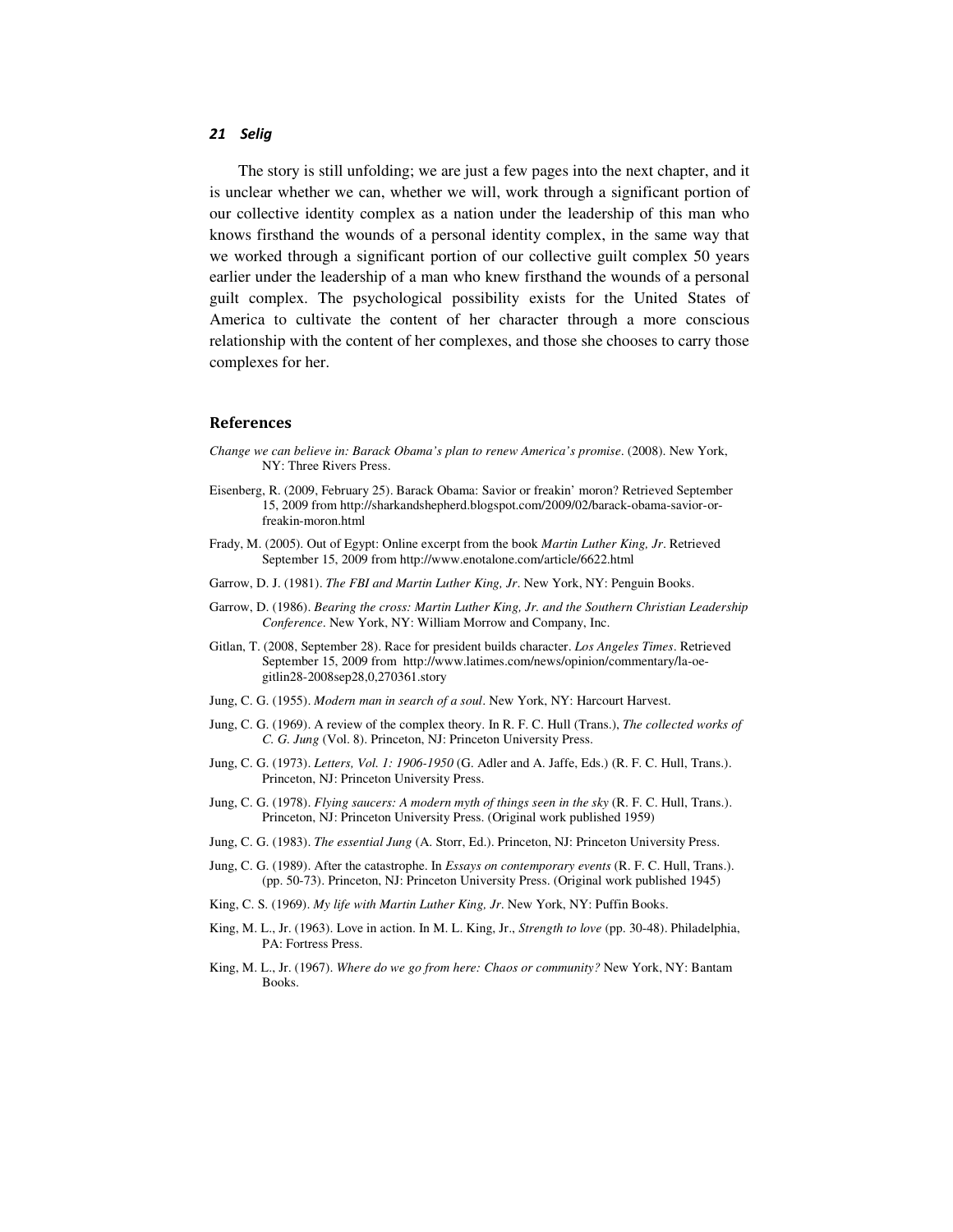- King, M. L., Jr. (1986a). Behind the Selma march. In J. M. Washington (Ed.) *A testament of hope: The essential writings and speeches of Martin Luther King, Jr.* (pp. 126-131). San Francisco, CA: HarperCollins. (Original work published 1965)
- King, M. L., Jr. (1986b). Black Power defined. In J. M. Washington (Ed.) *A testament of hope: The essential writings and speeches of Martin Luther King, Jr.* (pp. 303-312). San Francisco, CA: HarperCollins. (Original work published 1967)
- King, M. L., Jr. (1986c). *Playboy* interview: Martin Luther King, Jr. In J. M. Washington (Ed.) *A testament of hope: The essential writings and speeches of Martin Luther King, Jr.* (pp. 340- 377). San Francisco, CA: HarperCollins. (Original work published 1965)
- King, M. L., Jr. (1992). An autobiography of religious development. In C. Carson (Ed.) *The papers of Martin Luther King, Jr.: Vol. 1. Called to serve, January 1929-June 1951. Berkeley, CA:* University of California Press. (Original paper written 1950)
- King, M. L., Jr. (1998a). *The autobiography of Martin Luther King, Jr*. (C. Carson, Ed.). New York, NY: Warner Books.
- King, M. L., Jr. (2007a). "Beyond condemnation." Sermon at Dexter Avenue Baptist Church. In C. Carson (Ed.) *The papers of Martin Luther King, Jr.: Vol. 6, Advocate of the Social Gospel, September 1948-March 1963*, (pp. 199-201). Berkeley, CA: University of California Press. (Original sermon written 1954)
- King, M. L., Jr. (2007b). Index of sermon topics. In C. Carson (Ed.) *The papers of Martin Luther King, Jr.: Vol. 6, Advocate of the Social Gospel, September 1948-March 1963*, (pp. 113- 119). Berkeley, CA: University of California Press. (Original paper written 1951)
- Lentz, R. (1990). *Symbols, the news magazines, and Martin Luther King*. Baton Rouge, LA: Louisiana State University Press.
- Maher, B. (2009, July 31). "Birthers" must be stopped. *Los Angeles Times*. Retrieved September 1, 2009 from http://articles.latimes.com/2009/jul/31/opinion/oe-maher31
- Man Of The Year: Martin Luther King Jr.: Never Again Where He Was. (1964, January 3). *TIME*. Retrieved September 15, 2009 from http://www.time.com/time/magazine/article/0,9171,940759,00.html
- Meier, A. (2007). On the role of Martin Luther King. In J. A. Kirk (Ed.) *Martin Luther King, Jr. and the Civil Rights Movement*, (pp. 18-27). New York, NY: Palgrave Macmillan. (Original work published 1965)
- Mosely, W. (2009, August 10 & 17). True crime: The roots of an American obsession. *Newsweek*, 28- 29.
- Obama, B. (2004). *Dreams from my father: A story of race and inheritance.* New York, NY: Three Rivers Press.
- Obama, B. (2006). *The audacity of hope: Thoughts on reclaiming the American dream*. New York, NY: Crown Publishers.
- Obama, B. (2008a). A more perfect union. In *Change we can believe in: Barack Obama's plan to renew America's promise* (pp. 215-232). New York, NY: Three Rivers Press.
- Obama, B. (2008b). Father's Day 2008. In *Change we can believe in: Barack Obama's plan to renew America's promise* (pp. 233-241). New York, NY: Three Rivers Press.
- Obama, B. (2008c). New Hampshire primary night. In *Change we can believe in: Barack Obama's plan to renew America's promise* (pp. 209-213). New York, NY: Three Rivers Press.
- Obama, B. (2009a, September 8). Prepared remarks of President Barack Obama back to school event. Retrieved September 9, 2009 from http://www.whitehouse.gov/MediaResources/PreparedSchoolRemarks/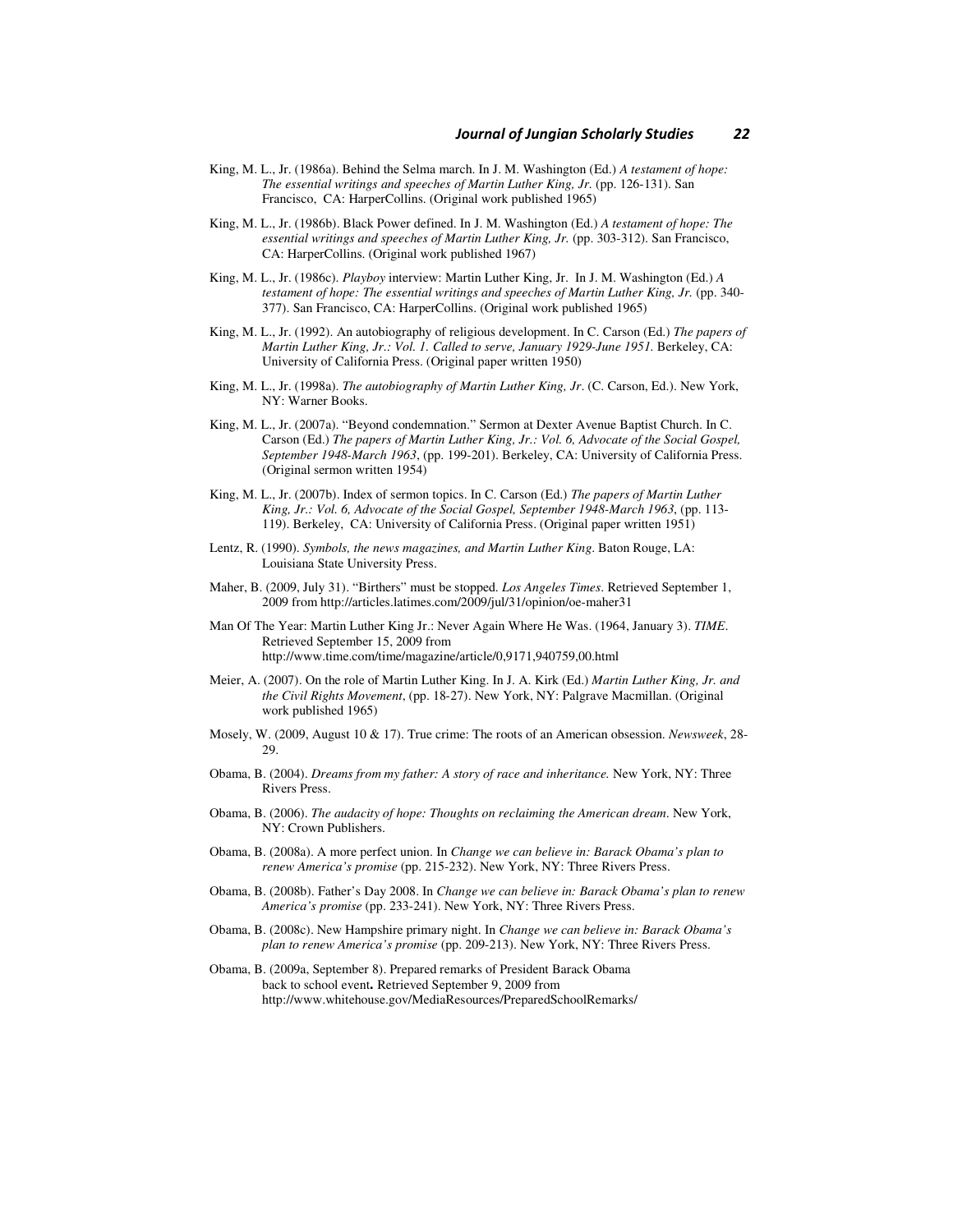- Obama, B. (2009b, January 18). What I Want For You—And Every Child in America. *Parade.*  Retrieved on August 31, 2009 from http://www.parade.com/export/sites/default/news/2009/01/barack-obama-letter-to-mydaughters.html
- Public Policy Polling. (2009, September 16). Extremism in New Jersey. Retrieved September 17, 2009 from http://publicpolicypolling.blogspot.com/2009/09/extremism-in-new-jersey.html
- Romanyshyn, R. (2007). *The wounded researcher: Research with soul in mind*. New Orleans, LA: Spring Journal Books.
- Selig, J. (2007). America's selective remembering and collective forgetting of Martin Luther King, Jr. *Spring: A Journal of Archetype and Culture*, *78*, 219-241.
- Steele, S. (2006). *White guilt: How blacks & white together destroyed the promise of the Civil Rights Era*. New York, NY: HarperCollins.
- Steele, S. (2008, November 5). Obama's post-racial promise. *Los Angeles Times.* Retrieved September 15, 2009 from http://www.latimes.com/news/opinion/opinionla/la-oe-steele5- 2008nov05,0,6049031.story
- Sykes, W. (2009, May 11). Wanda Sykes: Rush Limbaugh was the "20th hijacker." Retrieved September 1, 2009 from http://www.politico.com/news/stories/0509/22322.html
- Weisman, J. (2008, July 30). Obama's Symbolic Importance. Retrieved September 10, 2009 from http://blog.washingtonpost.com/44/2008/07/29/obamas\_symbolic\_importance.html

# **Notes**

l

 $<sup>1</sup>$  It should be noted that King's autobiography was not written entirely by King. Eminent</sup> King scholar Clayborne Carson, the editor of the King Papers Project out of Stanford University, pieced together the autobiography from various texts written or spoken by King, and at times Carson connected those texts with material of his own. Therefore, King did not choose to open his autobiography with this incident, Carson did, though it is written by King and is still to my knowledge the earliest traumatic image King offers anywhere.

 $2^2$  One might assume that King's earliest traumas were with racism, given his subsequent leadership on the issue, but he was relatively sheltered from racism as well, growing up in a primarily African-American community. In the autobiography, he does recount some traumatic experiences with racism in his youth, but they came later than this experience with economic injustice. In this light, it is interesting to note that while King, of course, felt that racial inequality was unjust, by the end of his life he had come to believe that economic injustice was a worse injustice, as it was the architect of racial inequality. That he was assassinated while protesting economic injustice perpetrated on sanitation workers in Memphis brings home the point that wounding experiences of economic injustice framed his life. See Selig (2007) for further discussion.

<sup>3</sup> King had read Jung in college. In one essay King wrote, he stated that he had a "certain predilection" for Jung and Adler over Freud and Watson (1950/1992, p. 358). In particular, he referenced *Modern Man in Search of a Soul* (Jung, 1955) several times in sermons and writings, both the passage mentioned above in addition to the well-known passage that problems of midlife are ultimately spiritual ones.